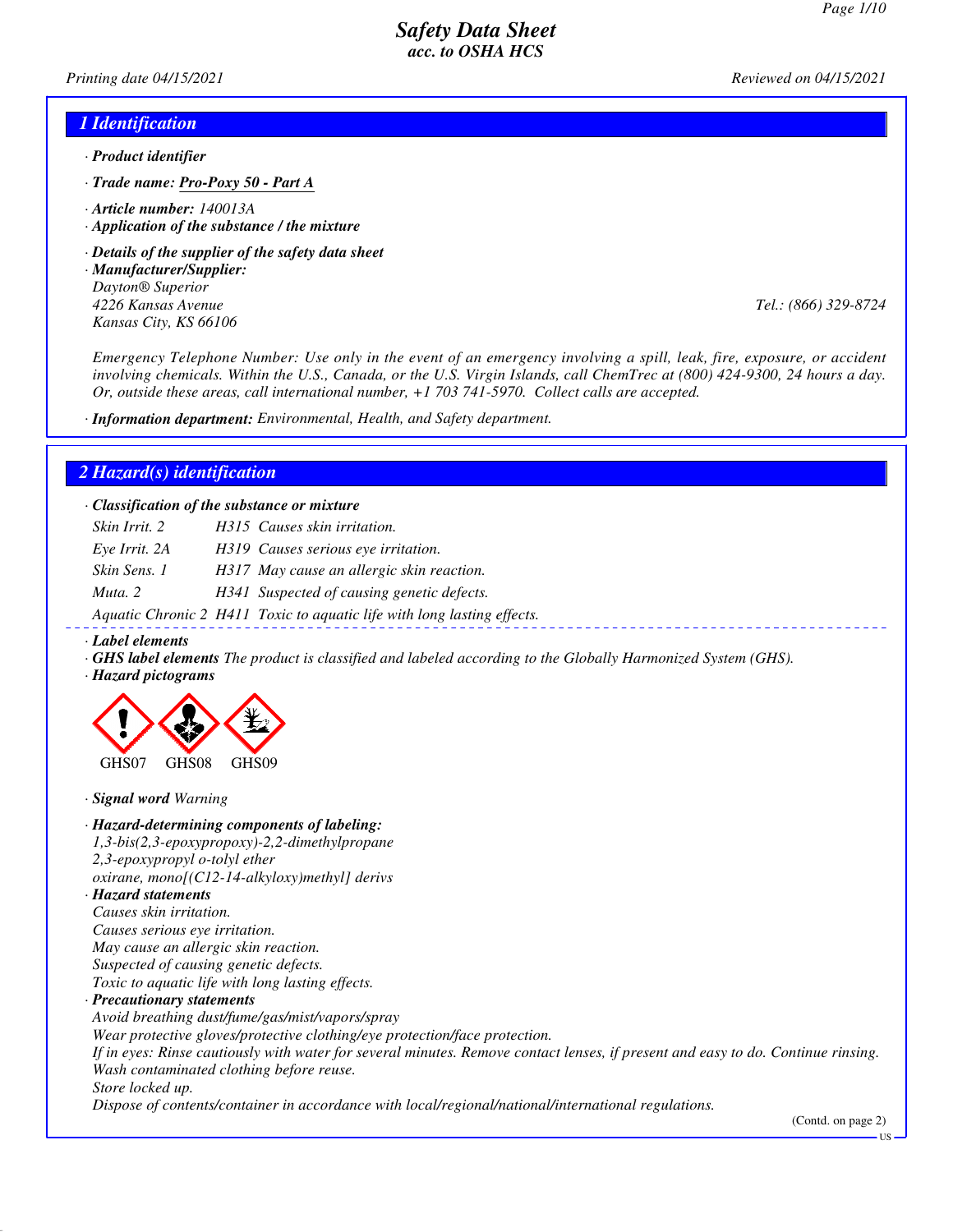(Contd. of page 1)

### *Safety Data Sheet acc. to OSHA HCS*

*Printing date 04/15/2021 Reviewed on 04/15/2021*

*Trade name: Pro-Poxy 50 - Part A*

*· Classification system: · NFPA ratings (scale 0 - 4)*

2  $\overline{0}$  $\overline{0}$ *Health = 2 Fire = 0 Reactivity = 0*

*· HMIS-ratings (scale 0 - 4)*

**HEALTH**  FIRE **PHYSICAL HAZARD** 0 2 *Health = 2*  $\boxed{0}$ *Fire = 0 Reactivity = 0*

*· Other hazards*

*· Results of PBT and vPvB assessment*

*· PBT: Not applicable.*

*· vPvB: Not applicable.*

## *3 Composition/information on ingredients*

*· Chemical characterization: Mixtures*

*· Description: Mixture of the substances listed below with nonhazardous additions.*

|                                                                                            | $\cdot$ Dangerous components:                                                |                   |  |
|--------------------------------------------------------------------------------------------|------------------------------------------------------------------------------|-------------------|--|
|                                                                                            | 25085-99-8 Diglycidyl ether of bisphenol A homopolymer                       | $\geq 50 - <80\%$ |  |
|                                                                                            | $17557-23-2$ 1,3-bis(2,3-epoxypropoxy)-2,2-dimethylpropane                   | $≥10-≤25%$        |  |
|                                                                                            | $\overline{68609-97-2}$ <i>oxirane, mono[(C12-14-alkyloxy)methyl] derivs</i> | $\geq l < 10\%$   |  |
|                                                                                            | $\sqrt{2210-79-9}$ 2,3-epoxypropyl o-tolyl ether                             | $22.5 - 5\%$      |  |
| Additional informations. Equator wouldno of the listed becaud physics upfeu to section 16. |                                                                              |                   |  |

*· Additional information: For the wording of the listed hazard phrases refer to section 16.*

## *4 First-aid measures*

#### *· Description of first aid measures*

*· General information:*

*Immediately remove any clothing soiled by the product.*

*In the event of persistent symptoms recieve medical treatment.*

- *· After inhalation:*
- *Supply fresh air and to be sure call for a doctor.*

*In case of unconsciousness place patient stably in side position for transportation.*

*Immediately move exposed person to fresh air. If breathing difficulty persists or develops get prompt medical attention.*

*· After skin contact:*

- *Immediately wash with water and soap and rinse thoroughly.*
- *If skin irritation continues, consult a doctor.*

*· After eye contact: Rinse opened eye for several minutes under running water. Then consult a doctor.*

- *· After swallowing: Seek medical treatment.*
- *· Information for doctor:*
- *· Most important symptoms and effects, both acute and delayed No further relevant information available.*
- *· Indication of any immediate medical attention and special treatment needed No further relevant information available.*

(Contd. on page 3)

US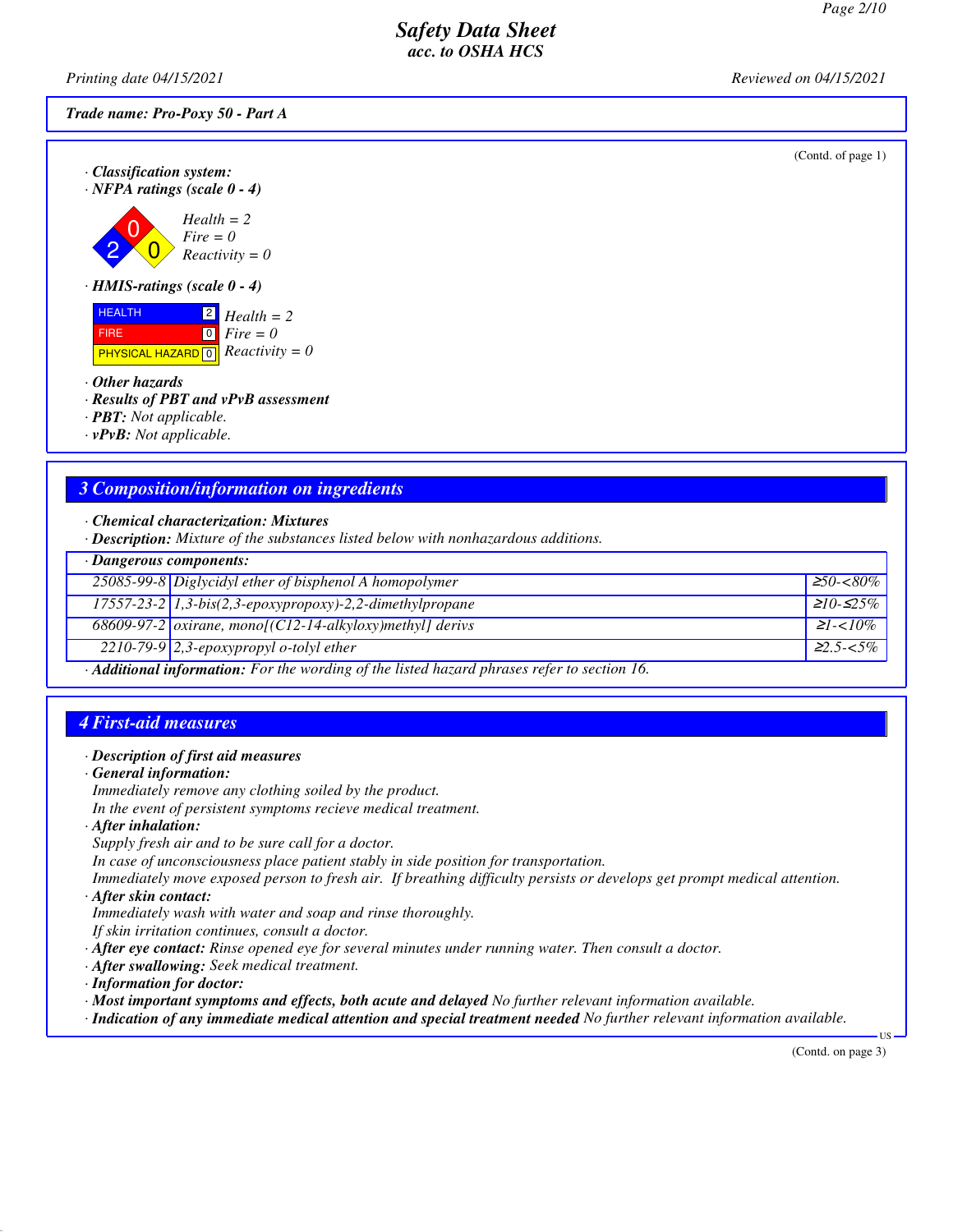(Contd. of page 2)

## *Safety Data Sheet acc. to OSHA HCS*

*Printing date 04/15/2021 Reviewed on 04/15/2021*

*Trade name: Pro-Poxy 50 - Part A*

*5 Fire-fighting measures*

- *· Extinguishing media*
- *· Suitable extinguishing agents: Use fire fighting measures that suit the environment.*
- *· Special hazards arising from the substance or mixture No further relevant information available.*
- *· Advice for firefighters*
- *· Protective equipment:*

*Because fire may produce thermal decomposition products, wear a self-contained breathing apparatus (SCBA) with a full face piece operated in pressure-demand or positive-pressure mode.*

# *6 Accidental release measures*

- *· Personal precautions, protective equipment and emergency procedures Wear protective equipment. Keep unprotected persons away.*
- *· Environmental precautions: Do not allow product to reach sewage system or any water course.*

*Inform respective authorities in case of seepage into water course or sewage system. · Methods and material for containment and cleaning up:*

*Absorb with liquid-binding material (sand, diatomite, acid binders, universal binders, sawdust). Dispose contaminated material as waste according to item 13. Ensure adequate ventilation.*

*· Reference to other sections See Section 7 for information on safe handling. See Section 8 for information on personal protection equipment. See Section 13 for disposal information.*

# *7 Handling and storage*

*· Handling:*

*· Precautions for safe handling Wear appropriate personal protective clothing to prevent eye and skin contact. Avoid breathing vapors or mists of this product. Use with adequate ventilation. Do not take internally.*

- *· Information about protection against explosions and fires: No special measures required.*
- *· Conditions for safe storage, including any incompatibilities*
- *· Storage: cool and dry*
- *· Requirements to be met by storerooms and receptacles: No special requirements.*
- *· Information about storage in one common storage facility: Store away from foodstuffs.*
- *· Further information about storage conditions: Keep receptacle tightly sealed.*
- *· Specific end use(s) No further relevant information available.*

# *8 Exposure controls/personal protection*

*· Additional information about design of technical systems: No further data; see item 7.*

- *· Control parameters*
- *· Components with limit values that require monitoring at the workplace: The product does not contain any relevant quantities of materials with critical values that have to be monitored at the workplace.*
- *· Additional information: The lists that were valid during the creation were used as basis.*

(Contd. on page 4)

US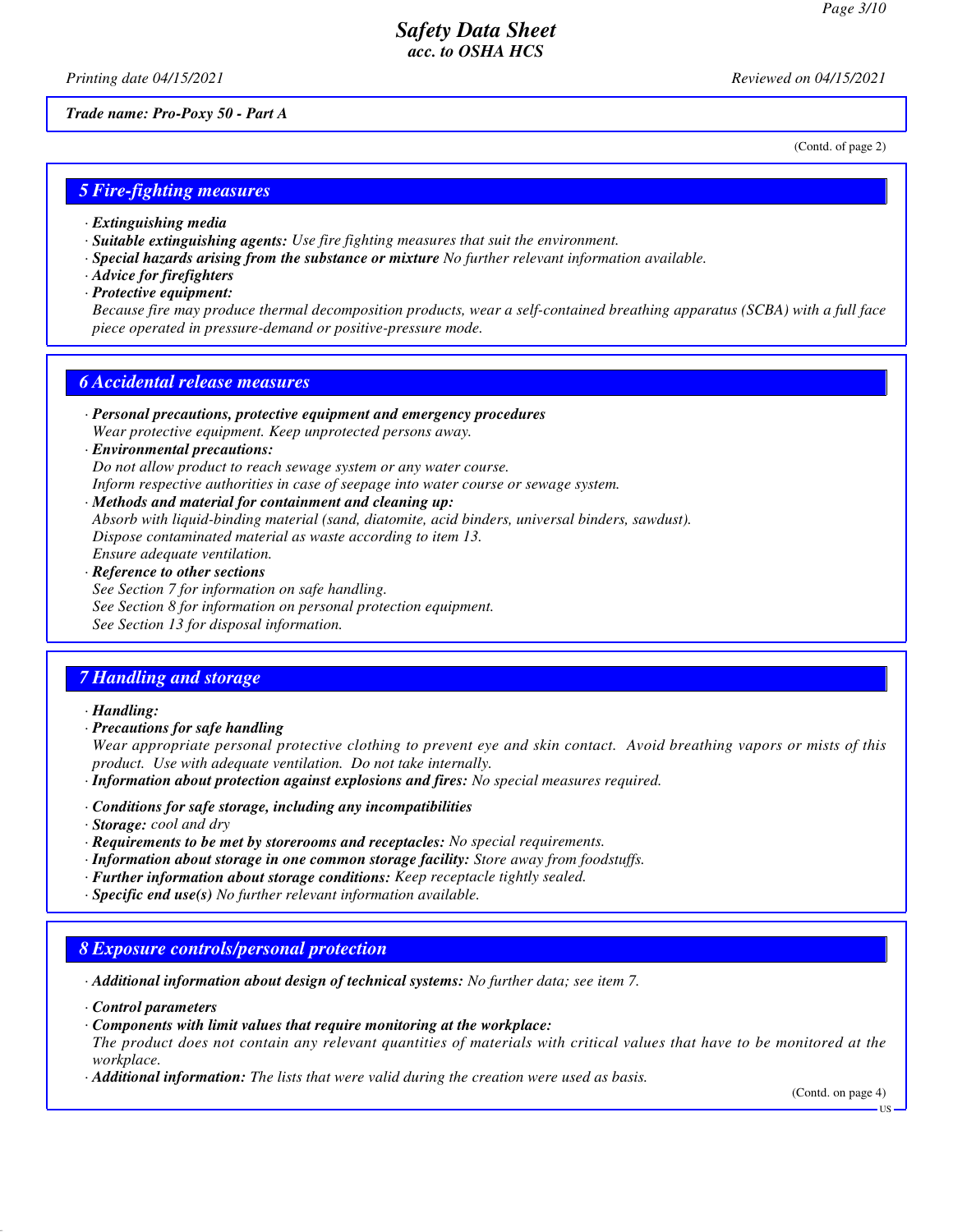*Printing date 04/15/2021 Reviewed on 04/15/2021*

#### *Trade name: Pro-Poxy 50 - Part A*

(Contd. of page 3)

- *· Exposure controls*
- *· Personal protective equipment:*
- *· General protective and hygienic measures: Keep away from foodstuffs, beverages and feed. Immediately remove all soiled and contaminated clothing. Wash hands before breaks and at the end of work. Avoid contact with the eyes and skin.*
- *· Breathing equipment:*

*In case of brief exposure or low pollution use respiratory filter device. In case of intensive or longer exposure use respiratory protective device that is independent of circulating air.*

*· Protection of hands:*



*Protective gloves*

*The glove material has to be impermeable and resistant to the product/ the substance/ the preparation. · Eye protection: Wear appropriate eye protection to prevent eye contact.*

### *9 Physical and chemical properties*

| · Information on basic physical and chemical properties |                                               |
|---------------------------------------------------------|-----------------------------------------------|
| · General Information                                   |                                               |
| $\cdot$ Appearance:                                     |                                               |
| Form:                                                   | Liquid                                        |
| Color:                                                  | Clear                                         |
| $\cdot$ Odor:                                           | Slight                                        |
| · Odor threshold:                                       | Not determined.                               |
| $\cdot$ pH-value:                                       | Not determined.                               |
| $\cdot$ Change in condition                             |                                               |
| <b>Melting point/Melting range:</b>                     | Undetermined.                                 |
| <b>Boiling point/Boiling range:</b>                     | Undetermined.                                 |
| · Flash point:                                          | Not applicable.                               |
| · Flammability (solid, gaseous):                        | Not applicable.                               |
| $\cdot$ Decomposition temperature:                      | Not determined.                               |
| $\cdot$ Auto igniting:                                  | Product is not selfigniting.                  |
| · Danger of explosion:                                  | Product does not present an explosion hazard. |
| $\cdot$ Explosion limits:                               |                                               |
| Lower:                                                  | Not determined.                               |
| <b>Upper:</b>                                           | Not determined.                               |
| $\cdot$ Vapor pressure:                                 | Not determined.                               |
| $\cdot$ Density:                                        | Not determined.                               |
| $\cdot$ Relative density                                | Not determined.                               |
| · Vapor density                                         | Not determined.                               |
| $\cdot$ Evaporation rate                                | Not determined.                               |
|                                                         | (Contd. on page 5)                            |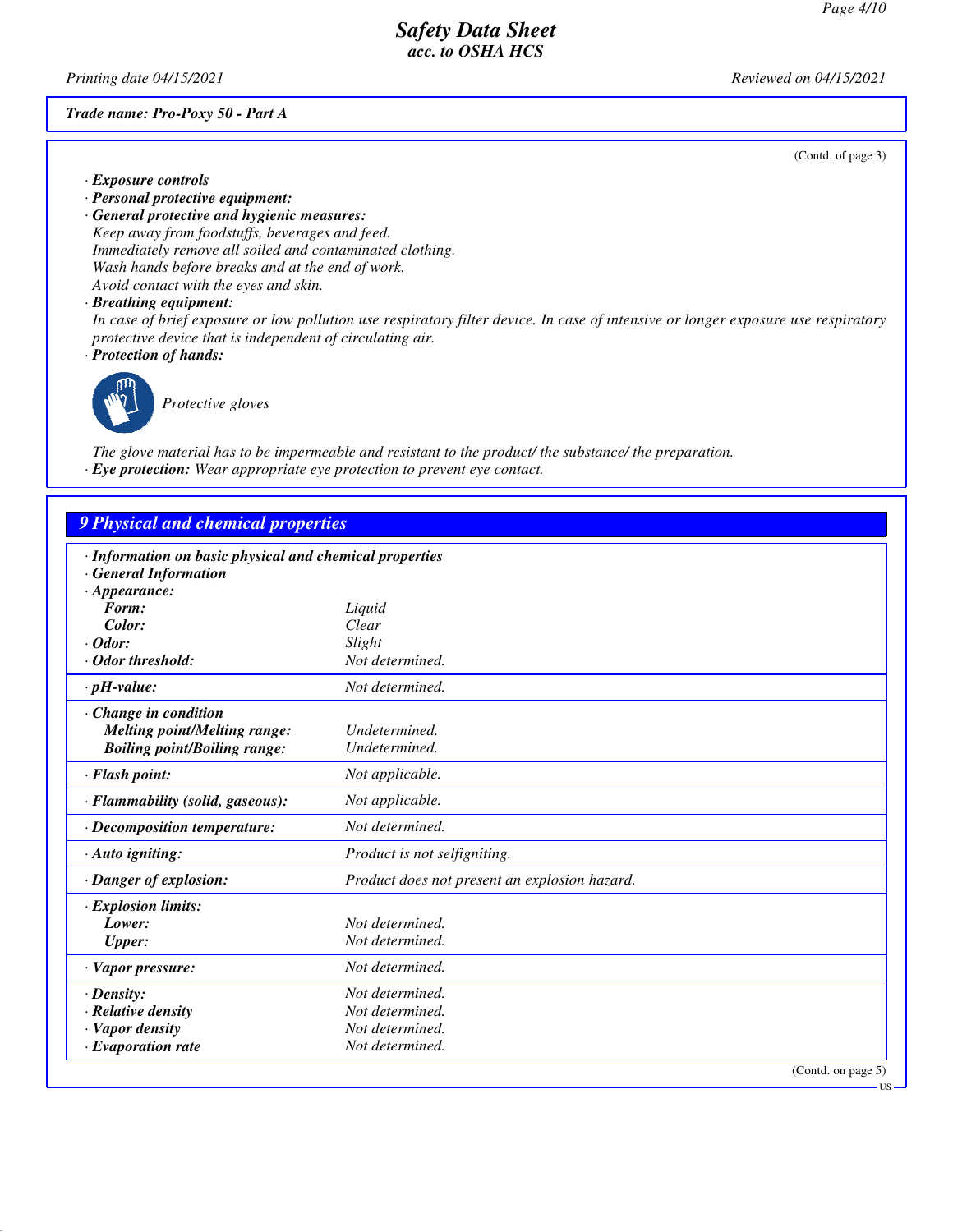*Printing date 04/15/2021 Reviewed on 04/15/2021*

*Trade name: Pro-Poxy 50 - Part A*

|                                                            |                                                          | (Contd. of page 4) |
|------------------------------------------------------------|----------------------------------------------------------|--------------------|
| · Solubility in / Miscibility with<br>Water:               | Not miscible or difficult to mix.                        |                    |
| · Partition coefficient (n-octanol/water): Not determined. |                                                          |                    |
| $\cdot$ Viscosity:<br>Dynamic:<br>Kinematic:               | Not determined.<br>Not determined.                       |                    |
| · Solvent content:                                         |                                                          |                    |
| Solids content:<br>$\cdot$ Other information               | $100.0 \%$<br>No further relevant information available. |                    |

### *10 Stability and reactivity*

*· Reactivity No decomposition if stored and applied as directed.*

- *· Chemical stability No decomposition if stored and applied as directed*
- *· Thermal decomposition / conditions to be avoided: No decomposition if used according to specifications.*
- *· Possibility of hazardous reactions No dangerous reactions known.*
- *· Conditions to avoid Keep away from heat and sources of ignition.*
- *· Incompatible materials: No further relevant information available.*
- *· Hazardous decomposition products: No dangerous decomposition products known.*

## *11 Toxicological information*

- *· Information on toxicological effects*
- *· Acute toxicity:*

*· LD/LC50 values that are relevant for classification:*

*25085-99-8 Diglycidyl ether of bisphenol A homopolymer*

*Oral LD50 5,000 mg/kg (rat)*

*Dermal LD50 20,000 mg/kg (rabbit)*

- *· Primary irritant effect:*
- *· on the skin: May cause skin irritation.*
- *· on the eye: Strong irritant with the danger of severe eye injury.*
- *Irritating effect.*
- *· Sensitization: Sensitization possible through skin contact.*
- *· Additional toxicological information: The product shows the following dangers according to internally approved calculation methods for preparations: Irritant*

#### *· Carcinogenic categories*

*· IARC (International Agency for Research on Cancer)*

*None of the ingredients is listed.*

### *· NTP (National Toxicology Program)*

*None of the ingredients is listed.*

(Contd. on page 6)

US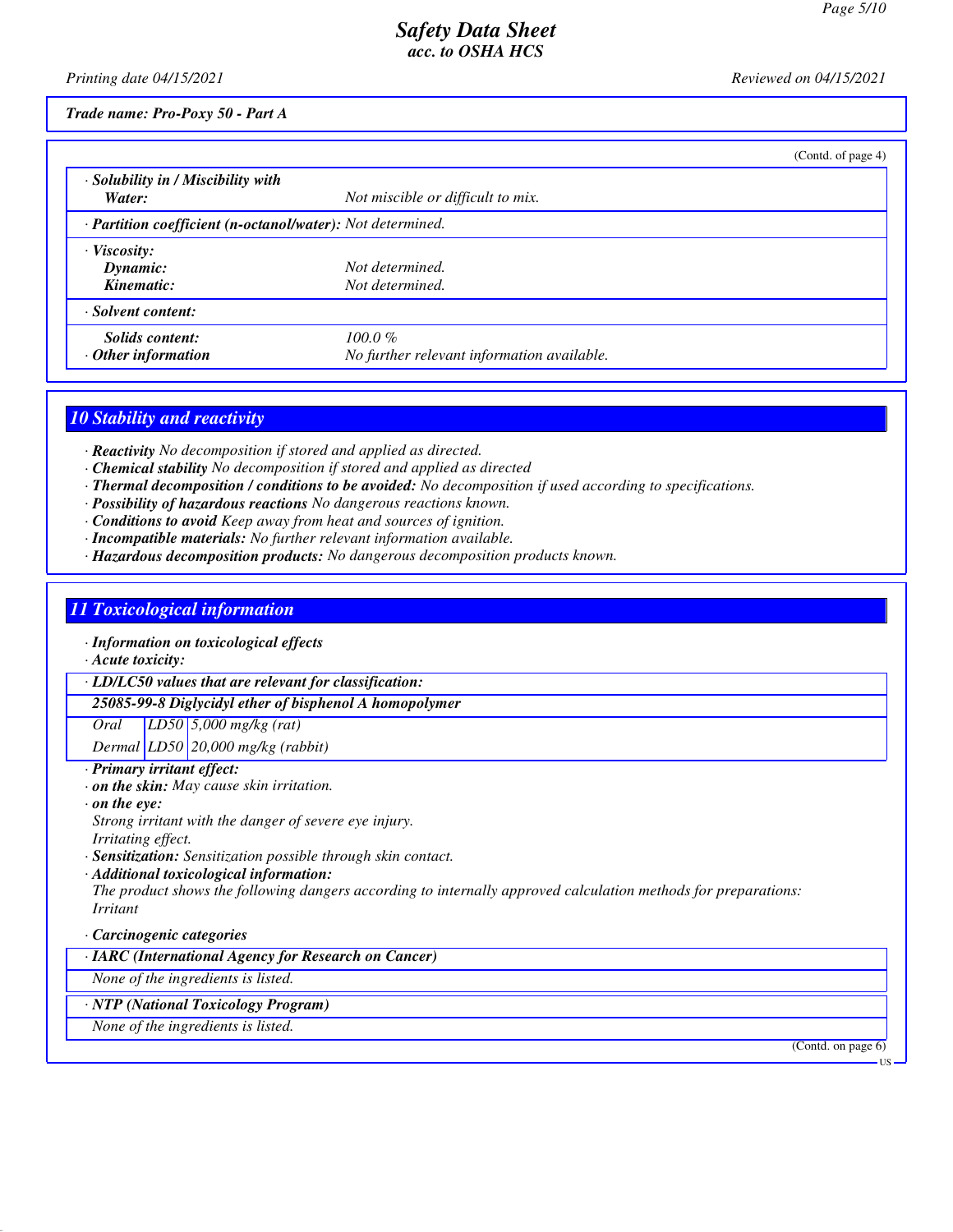*Printing date 04/15/2021 Reviewed on 04/15/2021*

*Trade name: Pro-Poxy 50 - Part A*

*· OSHA-Ca (Occupational Safety & Health Administration)*

*None of the ingredients is listed.*

### *12 Ecological information*

- *· Toxicity*
- *· Aquatic toxicity: No further relevant information available.*
- *· Persistence and degradability No further relevant information available.*
- *· Behavior in environmental systems:*
- *· Bioaccumulative potential No further relevant information available.*
- *· Mobility in soil No further relevant information available.*
- *· Ecotoxical effects:*
- *· Remark: Toxic for fish*
- *· Additional ecological information:*
- *· General notes:*

*Water hazard class 1 (Self-assessment): slightly hazardous for water*

*Water hazard class 2 (Self-assessment): hazardous for water*

*Do not allow product to reach ground water, water course or sewage system.*

*Danger to drinking water if even small quantities leak into the ground.*

*Also poisonous for fish and plankton in water bodies.*

*Toxic for aquatic organisms*

- *· Results of PBT and vPvB assessment*
- *· PBT: Not applicable.*
- *· vPvB: Not applicable.*
- *· Other adverse effects No further relevant information available.*

## *13 Disposal considerations*

*· Waste treatment methods*

*· Recommendation:*

*It is the generator's responsibility to determine if the waste meets applicable definitions of hazardous waste. State and local regulations may differ from federal disposal regulations. Dispose of waste material according to local, state, federal, and provincial environmental regulations.*

- *· Uncleaned packagings:*
- *· Recommendation: Disposal must be made according to Federal, State, and Local regulations.*

| <b>14 Transport information</b> |                                                               |
|---------------------------------|---------------------------------------------------------------|
| · UN-Number                     |                                                               |
| $\cdot$ DOT                     | Not Regulated                                                 |
| $\cdot$ ADR, IMDG, IATA         | <i>UN3082</i>                                                 |
| $\cdot$ UN proper shipping name |                                                               |
| $\cdot$ DOT                     | <b>Not Regulated</b>                                          |
| $\cdot$ ADR                     | 3082 ENVIRONMENTALLY HAZARDOUS SUBSTANCE,                     |
|                                 | LIQUID, N.O.S. (Diglycidyl ether of bisphenol A homopolymer,  |
|                                 | formaldehyde, oligomeric reaction products with 1-chloro-2,3- |
|                                 | epoxypropane and phenol)                                      |
| $\cdot$ IMDG                    | ENVIRONMENTALLY HAZARDOUS SUBSTANCE, LIOUID,                  |
|                                 | N.O.S. (Diglycidyl ether of bisphenol A homopolymer,          |
|                                 | formaldehyde, oligomeric reaction products with 1-chloro-2,3- |
|                                 | (Contd. on page 7)                                            |

(Contd. of page 5)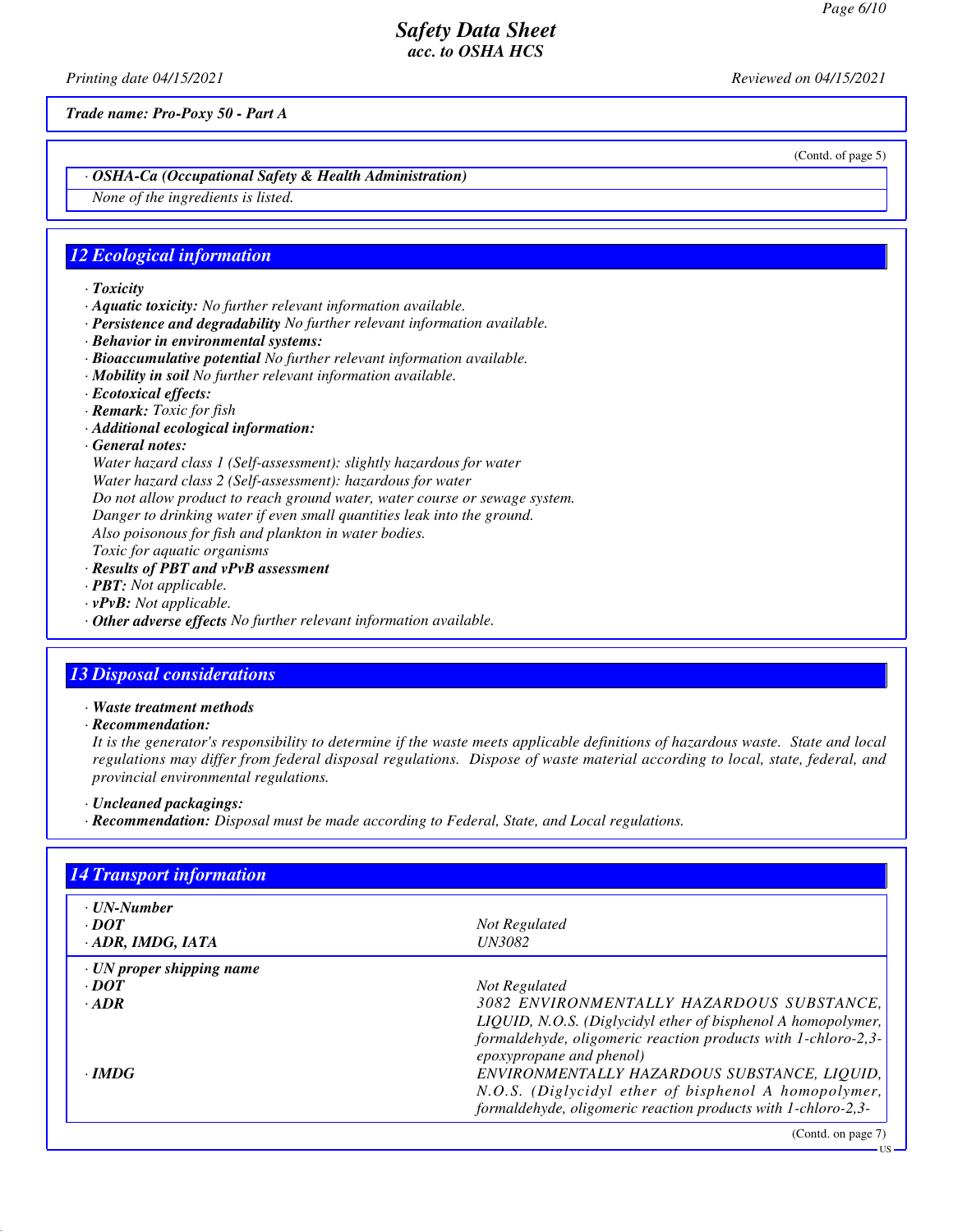*Printing date 04/15/2021 Reviewed on 04/15/2021*

*Trade name: Pro-Poxy 50 - Part A*

| epoxypropane and phenol), MARINE POLLUTANT<br>epoxypropane and phenol)<br>Not Regulated<br>9 Miscellaneous dangerous substances and articles<br>9<br>Not Regulated<br>III<br>epoxypropyl o-tolyl ether<br>Symbol (fish and tree)<br>Symbol (fish and tree)<br>Symbol (fish and tree)<br>Warning: Miscellaneous dangerous substances and articles<br>90<br>$F-A, S-F$<br>A<br>and the IBC Code<br>Not applicable.<br>Code: E1<br>Maximum net quantity per inner packaging: 30 ml<br>Maximum net quantity per outer packaging: 1000 ml<br>Same as listed for Standard Shipments above.<br>container) Shipments:<br>DOT: Not regulated (Reclassified as per 49CFR 173.150).<br>Not determine<br>5L<br>Code: El<br>Maximum net quantity per inner packaging: 30 ml<br>Maximum net quantity per outer packaging: 1000 ml |                                                     | (Contd. of page 6)                                                                                                                                                    |
|---------------------------------------------------------------------------------------------------------------------------------------------------------------------------------------------------------------------------------------------------------------------------------------------------------------------------------------------------------------------------------------------------------------------------------------------------------------------------------------------------------------------------------------------------------------------------------------------------------------------------------------------------------------------------------------------------------------------------------------------------------------------------------------------------------------------|-----------------------------------------------------|-----------------------------------------------------------------------------------------------------------------------------------------------------------------------|
| · Marine pollutant:<br>· Special marking (ADR):<br>· EMS Number:<br>· Stowage Category<br>· Transport in bulk according to Annex II of MARPOL73/78<br>· Transport/Additional information:<br>$\cdot$ ADR<br>$\cdot$ Excepted quantities (EQ)<br>· U.S. Domestic Ground Non-Bulk (119 gal or less per<br>· Emergency Response Guide (ERG) Number:<br>$\cdot$ IMDG<br>$\cdot$ Limited quantities (LQ)<br>$\cdot$ Excepted quantities (EQ)                                                                                                                                                                                                                                                                                                                                                                             | $\cdot$ IATA                                        | ENVIRONMENTALLY HAZARDOUS SUBSTANCE, LIQUID,<br>N.O.S. (Diglycidyl ether of bisphenol A homopolymer,<br>formaldehyde, oligomeric reaction products with 1-chloro-2,3- |
|                                                                                                                                                                                                                                                                                                                                                                                                                                                                                                                                                                                                                                                                                                                                                                                                                     | · Transport hazard class(es)                        |                                                                                                                                                                       |
|                                                                                                                                                                                                                                                                                                                                                                                                                                                                                                                                                                                                                                                                                                                                                                                                                     | $\cdot$ DOT                                         |                                                                                                                                                                       |
|                                                                                                                                                                                                                                                                                                                                                                                                                                                                                                                                                                                                                                                                                                                                                                                                                     | · Class                                             |                                                                                                                                                                       |
|                                                                                                                                                                                                                                                                                                                                                                                                                                                                                                                                                                                                                                                                                                                                                                                                                     | · ADR, IMDG, IATA                                   |                                                                                                                                                                       |
|                                                                                                                                                                                                                                                                                                                                                                                                                                                                                                                                                                                                                                                                                                                                                                                                                     | · Class<br>$-Label$                                 |                                                                                                                                                                       |
|                                                                                                                                                                                                                                                                                                                                                                                                                                                                                                                                                                                                                                                                                                                                                                                                                     | · Packing group<br>$\cdot$ DOT<br>· ADR, IMDG, IATA |                                                                                                                                                                       |
|                                                                                                                                                                                                                                                                                                                                                                                                                                                                                                                                                                                                                                                                                                                                                                                                                     | · Environmental hazards:                            | Product contains environmentally hazardous substances: 2,3-                                                                                                           |
|                                                                                                                                                                                                                                                                                                                                                                                                                                                                                                                                                                                                                                                                                                                                                                                                                     |                                                     |                                                                                                                                                                       |
|                                                                                                                                                                                                                                                                                                                                                                                                                                                                                                                                                                                                                                                                                                                                                                                                                     |                                                     |                                                                                                                                                                       |
|                                                                                                                                                                                                                                                                                                                                                                                                                                                                                                                                                                                                                                                                                                                                                                                                                     | · Special marking (IATA):                           |                                                                                                                                                                       |
|                                                                                                                                                                                                                                                                                                                                                                                                                                                                                                                                                                                                                                                                                                                                                                                                                     | · Special precautions for user                      |                                                                                                                                                                       |
|                                                                                                                                                                                                                                                                                                                                                                                                                                                                                                                                                                                                                                                                                                                                                                                                                     | · Danger code (Kemler):                             |                                                                                                                                                                       |
|                                                                                                                                                                                                                                                                                                                                                                                                                                                                                                                                                                                                                                                                                                                                                                                                                     |                                                     |                                                                                                                                                                       |
|                                                                                                                                                                                                                                                                                                                                                                                                                                                                                                                                                                                                                                                                                                                                                                                                                     |                                                     |                                                                                                                                                                       |
|                                                                                                                                                                                                                                                                                                                                                                                                                                                                                                                                                                                                                                                                                                                                                                                                                     |                                                     |                                                                                                                                                                       |
|                                                                                                                                                                                                                                                                                                                                                                                                                                                                                                                                                                                                                                                                                                                                                                                                                     |                                                     |                                                                                                                                                                       |
|                                                                                                                                                                                                                                                                                                                                                                                                                                                                                                                                                                                                                                                                                                                                                                                                                     |                                                     |                                                                                                                                                                       |
|                                                                                                                                                                                                                                                                                                                                                                                                                                                                                                                                                                                                                                                                                                                                                                                                                     |                                                     |                                                                                                                                                                       |
|                                                                                                                                                                                                                                                                                                                                                                                                                                                                                                                                                                                                                                                                                                                                                                                                                     |                                                     |                                                                                                                                                                       |
|                                                                                                                                                                                                                                                                                                                                                                                                                                                                                                                                                                                                                                                                                                                                                                                                                     |                                                     |                                                                                                                                                                       |
|                                                                                                                                                                                                                                                                                                                                                                                                                                                                                                                                                                                                                                                                                                                                                                                                                     | · U.S. Domestic Ground Shipments:                   |                                                                                                                                                                       |
|                                                                                                                                                                                                                                                                                                                                                                                                                                                                                                                                                                                                                                                                                                                                                                                                                     |                                                     |                                                                                                                                                                       |
|                                                                                                                                                                                                                                                                                                                                                                                                                                                                                                                                                                                                                                                                                                                                                                                                                     |                                                     |                                                                                                                                                                       |
|                                                                                                                                                                                                                                                                                                                                                                                                                                                                                                                                                                                                                                                                                                                                                                                                                     |                                                     |                                                                                                                                                                       |
|                                                                                                                                                                                                                                                                                                                                                                                                                                                                                                                                                                                                                                                                                                                                                                                                                     |                                                     |                                                                                                                                                                       |
|                                                                                                                                                                                                                                                                                                                                                                                                                                                                                                                                                                                                                                                                                                                                                                                                                     |                                                     |                                                                                                                                                                       |
|                                                                                                                                                                                                                                                                                                                                                                                                                                                                                                                                                                                                                                                                                                                                                                                                                     |                                                     |                                                                                                                                                                       |
|                                                                                                                                                                                                                                                                                                                                                                                                                                                                                                                                                                                                                                                                                                                                                                                                                     |                                                     |                                                                                                                                                                       |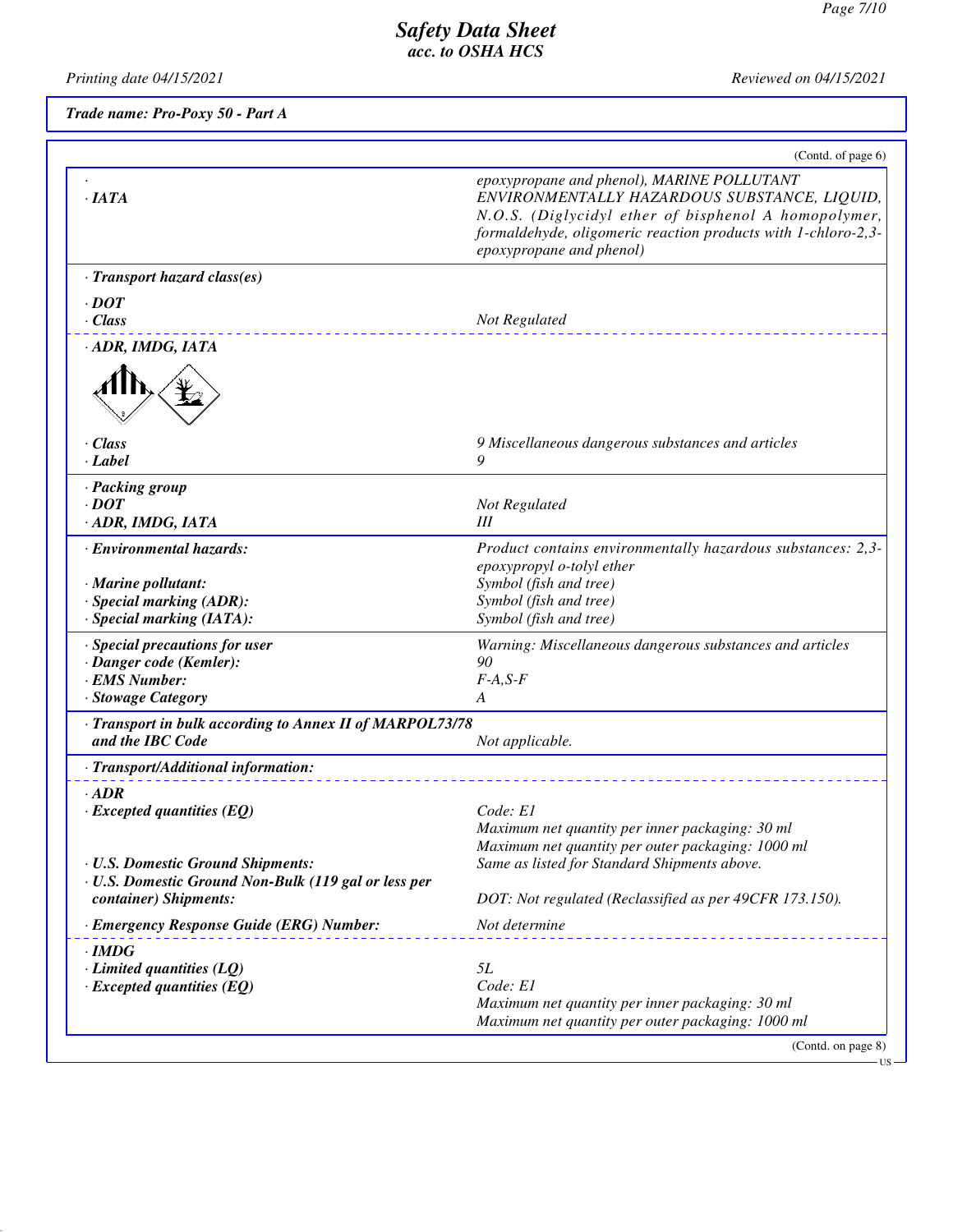*Printing date 04/15/2021 Reviewed on 04/15/2021*

*Trade name: Pro-Poxy 50 - Part A*

(Contd. of page 7)

*· UN "Model Regulation": UN 3082 ENVIRONMENTALLY HAZARDOUS SUBSTANCE, LIQUID, N.O.S. (DIGLYCIDYL ETHER OF BISPHENOL A HOMOPOLYMER, FORMALDEHYDE, OLIGOMERIC R E A C T I O N P R O D U C T S W I T H 1 - C H L O R O - 2 , 3 - EPOXYPROPANE AND PHENOL), 9, III*

## *15 Regulatory information*

*· Safety, health and environmental regulations/legislation specific for the substance or mixture · Sara*

*· Section 355 (extremely hazardous substances):*

*None of the ingredient is listed.*

#### *· Section 313 (Specific toxic chemical listings):*

*This product may contain 1 or more toxic chemicals subject to the reporting requirements of Section 313 of Title III of the Superfund Amendments and Reauthorization Act (SARA) of 1986 and 40 CFR part 372. If so, the chemicals are listed below.*

*None of the ingredients is listed.*

*· TSCA (Toxic Substances Control Act):*

25085-99-8 Diglycidyl ether of bisphenol A homopolymer *ACTIVE 17557-23-2 1,3-bis(2,3-epoxypropoxy)-2,2-dimethylpropane ACTIVE 68609-97-2 oxirane, mono[(C12-14-alkyloxy)methyl] derivs ACTIVE 9003-36-5 formaldehyde, oligomeric reaction products with 1-chloro-2,3-epoxypropane and phenol ACTIVE 2210-79-9 2,3-epoxypropyl o-tolyl ether ACTIVE*

*· Hazardous Air Pollutants*

*None of the ingredients is listed.*

*· Proposition 65*

*· Chemicals known to the State of California (Prop. 65) to cause cancer:*

*106-89-8 epichlorohydrin*

*· Chemicals known to cause reproductive toxicity for females:*

*None of the ingredients is listed.*

*· Chemicals known to cause reproductive toxicity for males:*

*None of the ingredients is listed.*

*· Chemicals known to cause developmental toxicity:*

*None of the ingredients is listed.*

*· Cancerogenity categories*

*· EPA (Environmental Protection Agency)*

*None of the ingredients is listed.*

*· TLV (Threshold Limit Value established by ACGIH)*

*None of the ingredients is listed.*

*· MAK (German Maximum Workplace Concentration)*

*None of the ingredients is listed.*

*· NIOSH-Ca (National Institute for Occupational Safety and Health)*

*None of the ingredients is listed.*

*· GHS label elements The product is classified and labeled according to the Globally Harmonized System (GHS).*

(Contd. on page 9)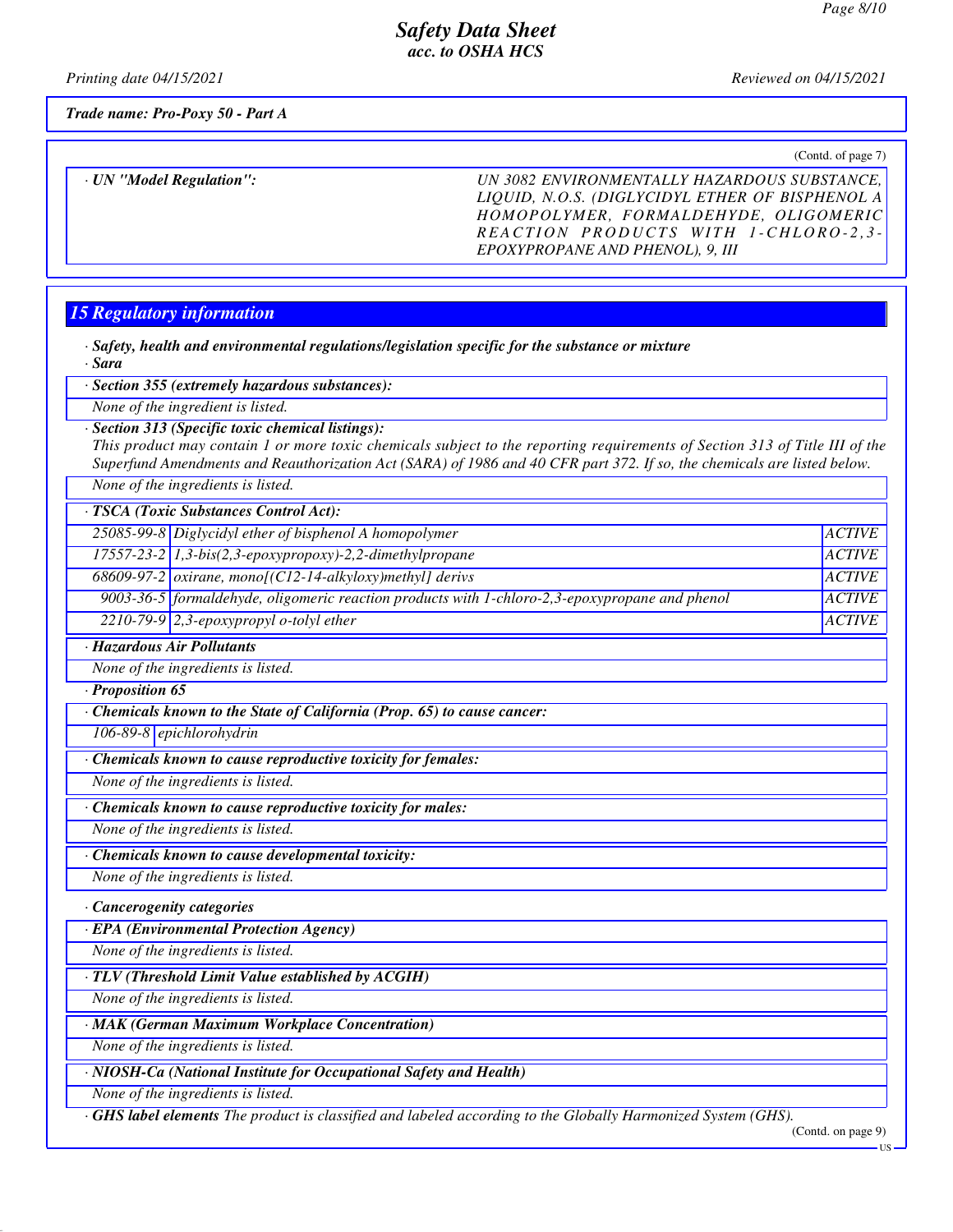*Printing date 04/15/2021 Reviewed on 04/15/2021*

*Trade name: Pro-Poxy 50 - Part A*

(Contd. of page 8)





*· Signal word Warning*

*· Hazard-determining components of labeling: 1,3-bis(2,3-epoxypropoxy)-2,2-dimethylpropane 2,3-epoxypropyl o-tolyl ether oxirane, mono[(C12-14-alkyloxy)methyl] derivs*

*· Hazard statements Causes skin irritation. Causes serious eye irritation. May cause an allergic skin reaction. Suspected of causing genetic defects. Toxic to aquatic life with long lasting effects.*

*· Precautionary statements*

*Avoid breathing dust/fume/gas/mist/vapors/spray*

*Wear protective gloves/protective clothing/eye protection/face protection.*

*If in eyes: Rinse cautiously with water for several minutes. Remove contact lenses, if present and easy to do. Continue rinsing. Wash contaminated clothing before reuse.*

*Store locked up.*

*Dispose of contents/container in accordance with local/regional/national/international regulations.*

*· National regulations:*

*· Water hazard class: Water hazard class 2 (Self-assessment): hazardous for water.*

*· Chemical safety assessment: A Chemical Safety Assessment has not been carried out.*

## *16 Other information*

*This information is based on our present knowledge. However, this shall not constitute a guarantee for any specific product features and shall not establish a legally valid contractual relationship.*

*· Department issuing SDS: Environmental, Health & Safety Department*

*· Contact: Environmental, Health & Safety Manager*

*· Date of preparation / last revision 04/15/2021 / 13*

*ADR: Accord européen sur le transport des marchandises dangereuses par Route (European Agreement concerning the International Carriage of Dangerous Goods by Road)*

*IMDG: International Maritime Code for Dangerous Goods*

*DOT: US Department of Transportation*

*IATA: International Air Transport Association*

*ACGIH: American Conference of Governmental Industrial Hygienists*

*EINECS: European Inventory of Existing Commercial Chemical Substances*

*ELINCS: European List of Notified Chemical Substances*

*CAS: Chemical Abstracts Service (division of the American Chemical Society)*

*NFPA: National Fire Protection Association (USA)*

*HMIS: Hazardous Materials Identification System (USA) LC50: Lethal concentration, 50 percent*

*LD50: Lethal dose, 50 percent*

*PBT: Persistent, Bioaccumulative and Toxic*

*vPvB: very Persistent and very Bioaccumulative*

*NIOSH: National Institute for Occupational Safety*

*OSHA: Occupational Safety & Health*

*TLV: Threshold Limit Value*

*PEL: Permissible Exposure Limit*

(Contd. on page 10)

*<sup>·</sup> Abbreviations and acronyms:*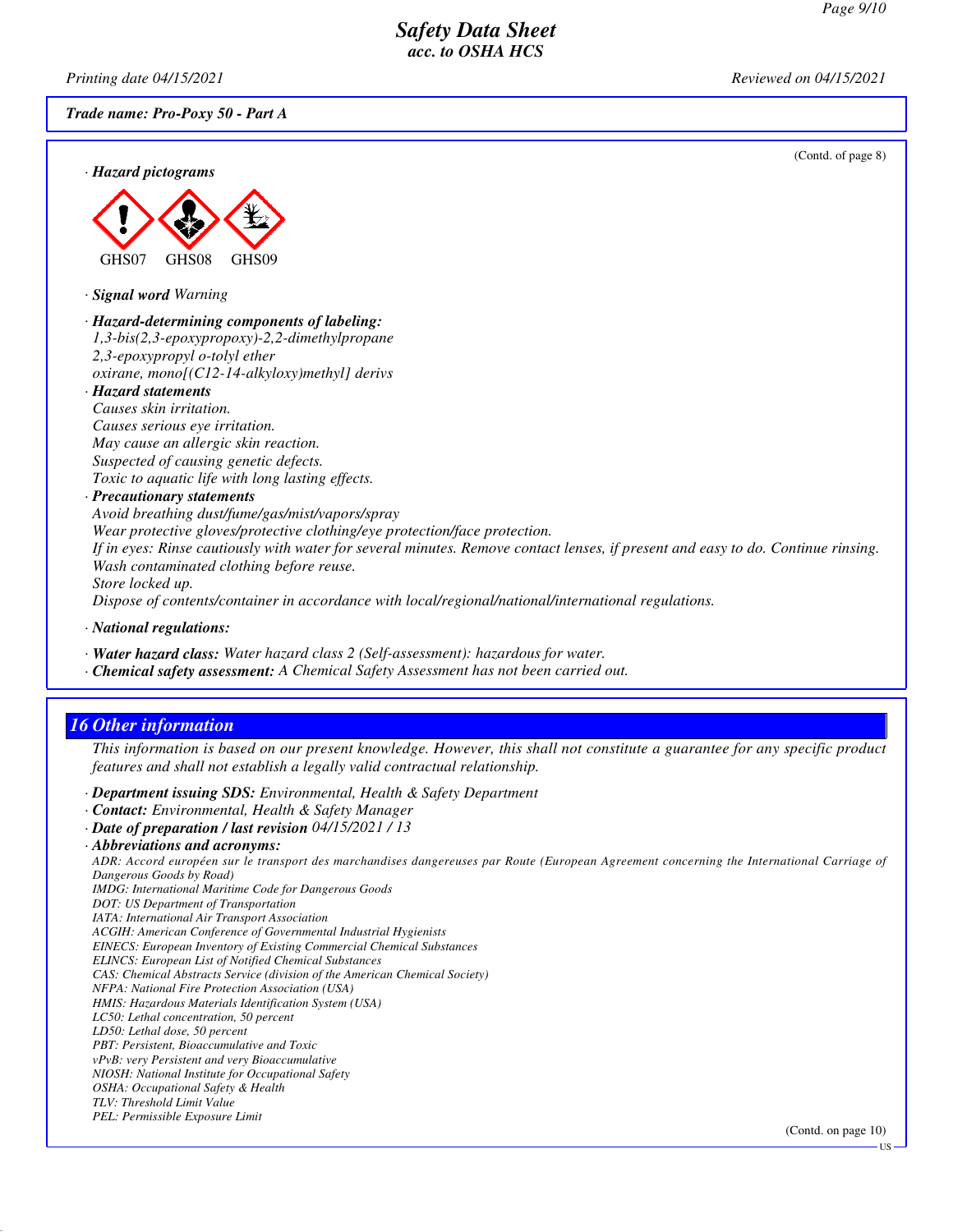*Printing date 04/15/2021 Reviewed on 04/15/2021*

#### *Trade name: Pro-Poxy 50 - Part A*

(Contd. of page 9)

US

*REL: Recommended Exposure Limit Skin Irrit. 2: Skin corrosion/irritation – Category 2 Eye Irrit. 2A: Serious eye damage/eye irritation – Category 2A Skin Sens. 1: Skin sensitisation – Category 1 Muta. 2: Germ cell mutagenicity – Category 2 Aquatic Chronic 2: Hazardous to the aquatic environment - long-term aquatic hazard – Category 2*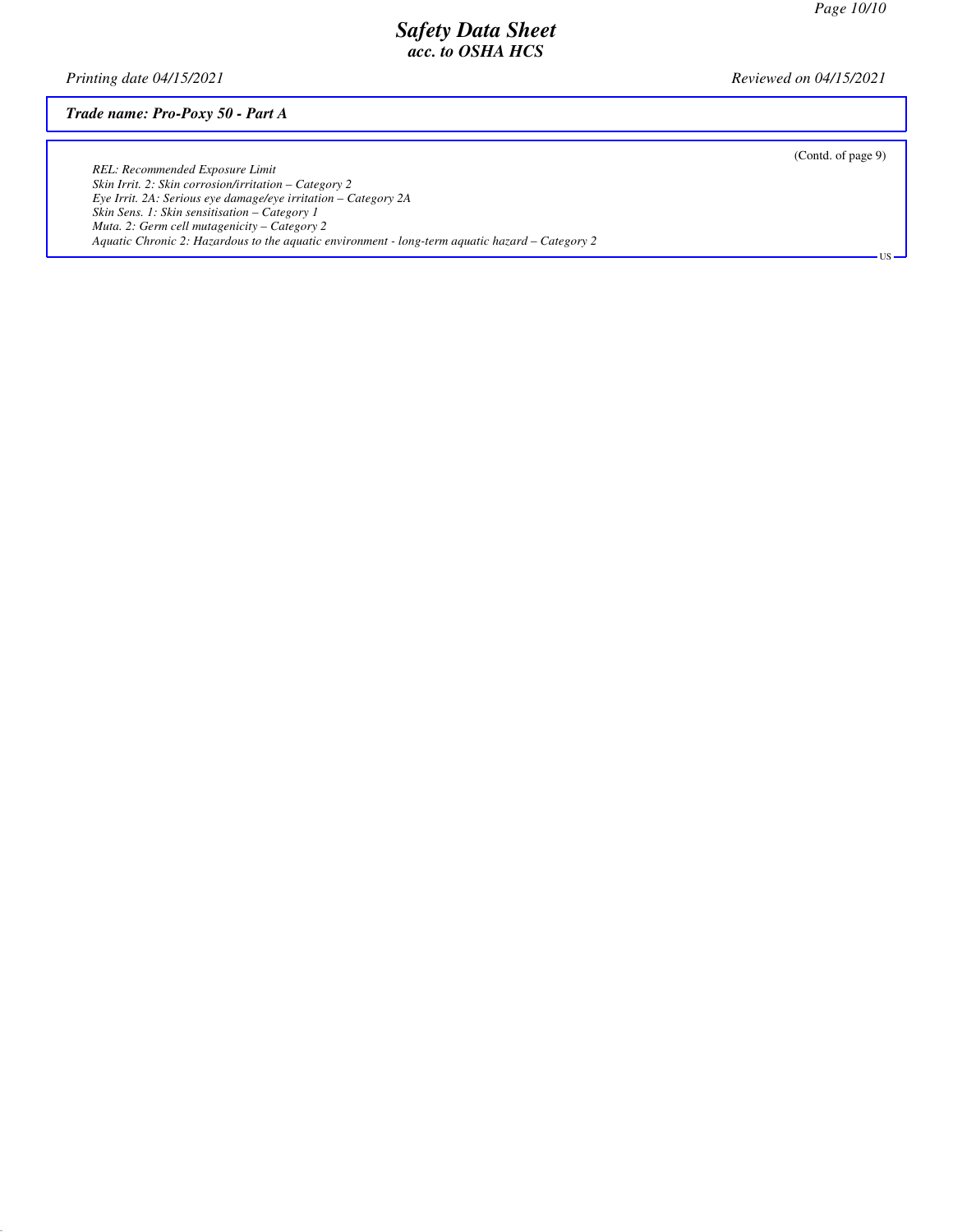*Printing date 04/15/2021 Reviewed on 04/15/2021*

#### *1 Identification*

- *· Product identifier*
- *· Trade name: Pro-Poxy 50 Part B*
- *· Article number: 140013B*
- *· Application of the substance / the mixture*
- *· Details of the supplier of the safety data sheet*
- *· Manufacturer/Supplier: Dayton® Superior 4226 Kansas Avenue Tel.: (866) 329-8724 Kansas City, KS 66106*

*Emergency Telephone Number: Use only in the event of an emergency involving a spill, leak, fire, exposure, or accident involving chemicals. Within the U.S., Canada, or the U.S. Virgin Islands, call ChemTrec at (800) 424-9300, 24 hours a day. Or, outside these areas, call international number, +1 703 741-5970. Collect calls are accepted.*

*· Information department: Environmental, Health, and Safety department.*

#### *2 Hazard(s) identification*

*· Classification of the substance or mixture*

*Skin Corr. 1A H314 Causes severe skin burns and eye damage.*

*Eye Dam. 1 H318 Causes serious eye damage.*

*Aquatic Chronic 2 H411 Toxic to aquatic life with long lasting effects.*

- *· Label elements*
- *· GHS label elements The product is classified and labeled according to the Globally Harmonized System (GHS).*
- *· Hazard pictograms*



*· Signal word Danger*

- *· Hazard-determining components of labeling:*
- *2-methylpentane-1,5-diamine*
- *· Hazard statements*

*Causes severe skin burns and eye damage.*

*Toxic to aquatic life with long lasting effects.*

*· Precautionary statements*

*If on skin (or hair): Take off immediately all contaminated clothing. Rinse skin with water/shower.*

*If in eyes: Rinse cautiously with water for several minutes. Remove contact lenses, if present and easy to do. Continue rinsing. Immediately call a poison center/doctor.*

*Specific treatment (see on this label).*

*Store locked up.*

*Dispose of contents/container in accordance with local/regional/national/international regulations.*

*· Classification system:*

*· NFPA ratings (scale 0 - 4)*



*Health = 3 Fire = 0 Reactivity = 0*

(Contd. on page 2)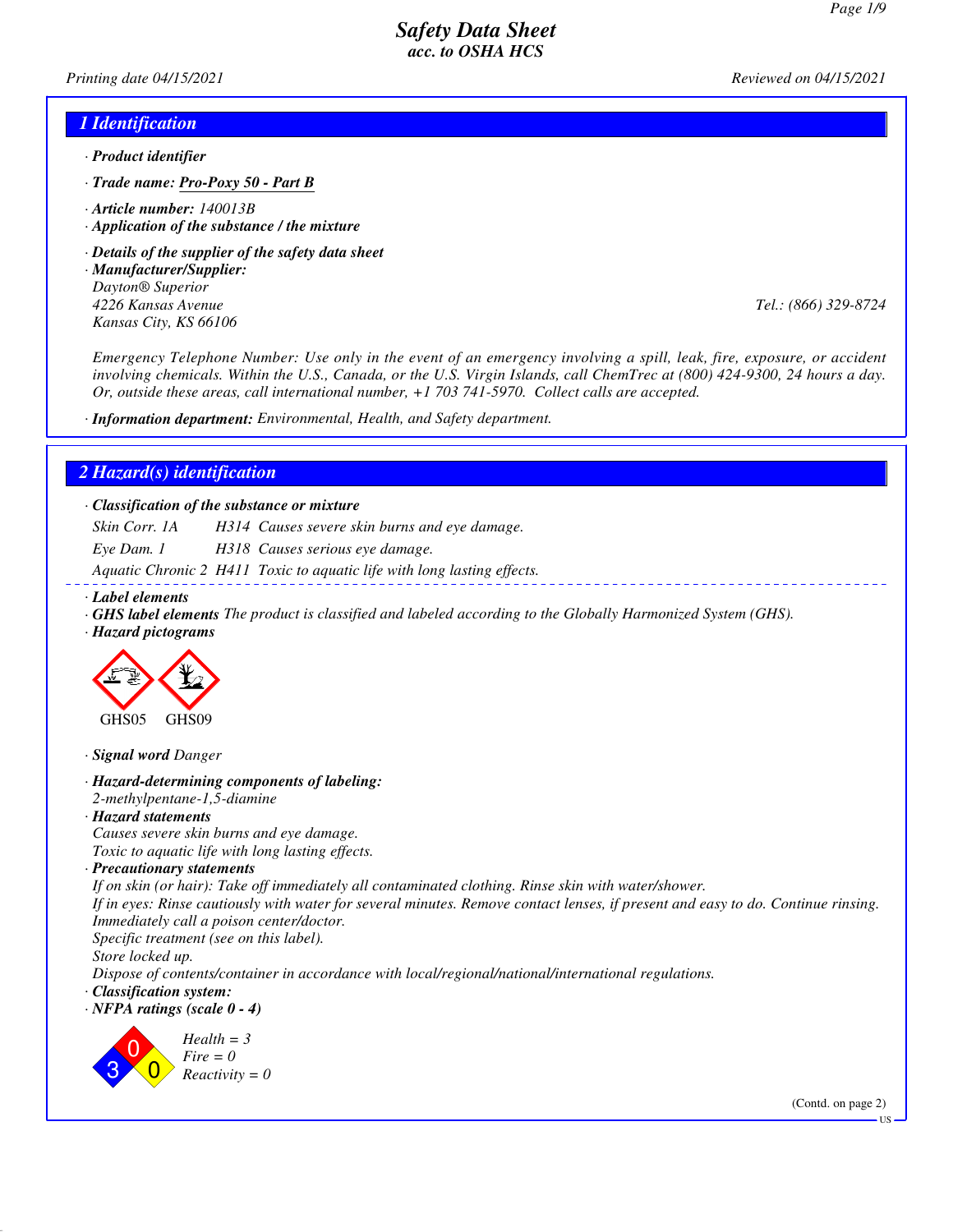(Contd. of page 1)

### *Safety Data Sheet acc. to OSHA HCS*

*Printing date 04/15/2021 Reviewed on 04/15/2021*

#### *Trade name: Pro-Poxy 50 - Part B*

*· HMIS-ratings (scale 0 - 4)*

| <b>HEALTH</b>                                            | $\frac{13}{13}$ Health = *3                          |
|----------------------------------------------------------|------------------------------------------------------|
| <b>FIRE</b>                                              | $\begin{bmatrix} 0 \\ \hline \end{bmatrix}$ Fire = 0 |
| <b>PHYSICAL HAZARD</b> $\boxed{0}$ <i>Reactivity</i> = 0 |                                                      |

*· Other hazards*

*· Results of PBT and vPvB assessment*

- *· PBT: Not applicable.*
- *· vPvB: Not applicable.*

#### *3 Composition/information on ingredients*

- *· Chemical characterization: Mixtures*
- *· Description: Mixture of the substances listed below with nonhazardous additions.*

|                                                                                                          | $\cdot$ Dangerous components:                |                  |  |
|----------------------------------------------------------------------------------------------------------|----------------------------------------------|------------------|--|
|                                                                                                          | 61788-44-1 Styrenated phenol                 | $\geq 25 - 50\%$ |  |
|                                                                                                          | $15520 - 10 - 2$ 2-methylpentane-1,5-diamine | $ 210 - 20\% $   |  |
|                                                                                                          | $2579-20-6$ 1,3-Cyclohexanedimethanamine     | $10.0\%$         |  |
| $\cdot$ <b>Additional information:</b> For the wording of the listed hazard phrases refer to section 16. |                                              |                  |  |

#### *4 First-aid measures*

- *· Description of first aid measures*
- *· General information: Immediately remove any clothing soiled by the product.*
- *In the event of persistent symptoms recieve medical treatment.*
- *· After inhalation: In case of unconsciousness place patient stably in side position for transportation.*
- *· After skin contact:*
- *Immediately wash with water and soap and rinse thoroughly.*
- *Immediately rinse with water.*
- *If skin irritation continues, consult a doctor.*
- *· After eye contact: Rinse opened eye for several minutes under running water. Then consult a doctor.*
- *· After swallowing:*

*Drink copious amounts of water and provide fresh air. Immediately call a doctor.*

*Seek medical treatment. · Information for doctor:*

- *· Most important symptoms and effects, both acute and delayed No further relevant information available.*
- *· Indication of any immediate medical attention and special treatment needed No further relevant information available.*

### *5 Fire-fighting measures*

*· Extinguishing media*

- *· Suitable extinguishing agents: Use fire fighting measures that suit the environment.*
- *· Special hazards arising from the substance or mixture No further relevant information available.*

(Contd. on page 3)

US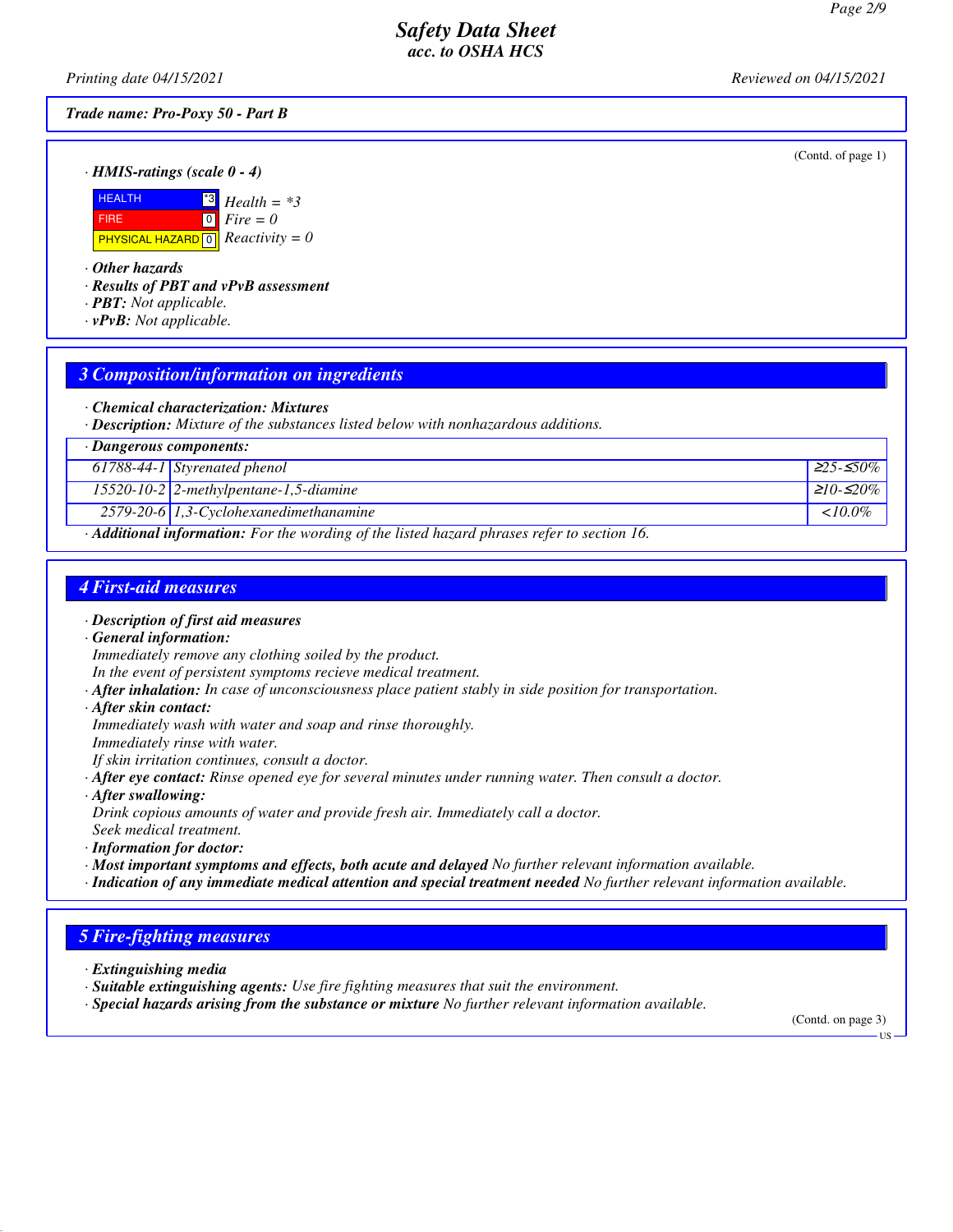(Contd. of page 2)

### *Safety Data Sheet acc. to OSHA HCS*

*Printing date 04/15/2021 Reviewed on 04/15/2021*

*Trade name: Pro-Poxy 50 - Part B*

*· Advice for firefighters · Protective equipment:*

*Because fire may produce thermal decomposition products, wear a self-contained breathing apparatus (SCBA) with a full face piece operated in pressure-demand or positive-pressure mode.*

#### *6 Accidental release measures*

*· Personal precautions, protective equipment and emergency procedures Wear protective equipment. Keep unprotected persons away.*

#### *· Environmental precautions:*

*Do not allow product to reach sewage system or any water course.*

*Inform respective authorities in case of seepage into water course or sewage system.*

#### *· Methods and material for containment and cleaning up:*

*Absorb with liquid-binding material (sand, diatomite, acid binders, universal binders, sawdust). Use neutralizing agent.*

*Dispose contaminated material as waste according to item 13.*

*Ensure adequate ventilation.*

#### *· Reference to other sections*

*See Section 7 for information on safe handling. See Section 8 for information on personal protection equipment. See Section 13 for disposal information.*

### *7 Handling and storage*

#### *· Handling:*

*· Precautions for safe handling*

*Wear appropriate personal protective clothing to prevent eye and skin contact. Avoid breathing vapors or mists of this product. Use with adequate ventilation. Do not take internally.*

- *· Information about protection against explosions and fires: No special measures required.*
- *· Conditions for safe storage, including any incompatibilities*
- *· Storage:*
- *· Requirements to be met by storerooms and receptacles: No special requirements.*
- *· Information about storage in one common storage facility: Not required.*
- *· Further information about storage conditions: Keep receptacle tightly sealed.*
- *· Specific end use(s) No further relevant information available.*

## *8 Exposure controls/personal protection*

*· Additional information about design of technical systems: No further data; see item 7.*

- *· Control parameters*
- *· Components with limit values that require monitoring at the workplace:*

*The product does not contain any relevant quantities of materials with critical values that have to be monitored at the workplace.*

- *· Additional information: The lists that were valid during the creation were used as basis.*
- *· Exposure controls*
- *· Personal protective equipment:*
- *· General protective and hygienic measures: Keep away from foodstuffs, beverages and feed. Immediately remove all soiled and contaminated clothing. Wash hands before breaks and at the end of work.*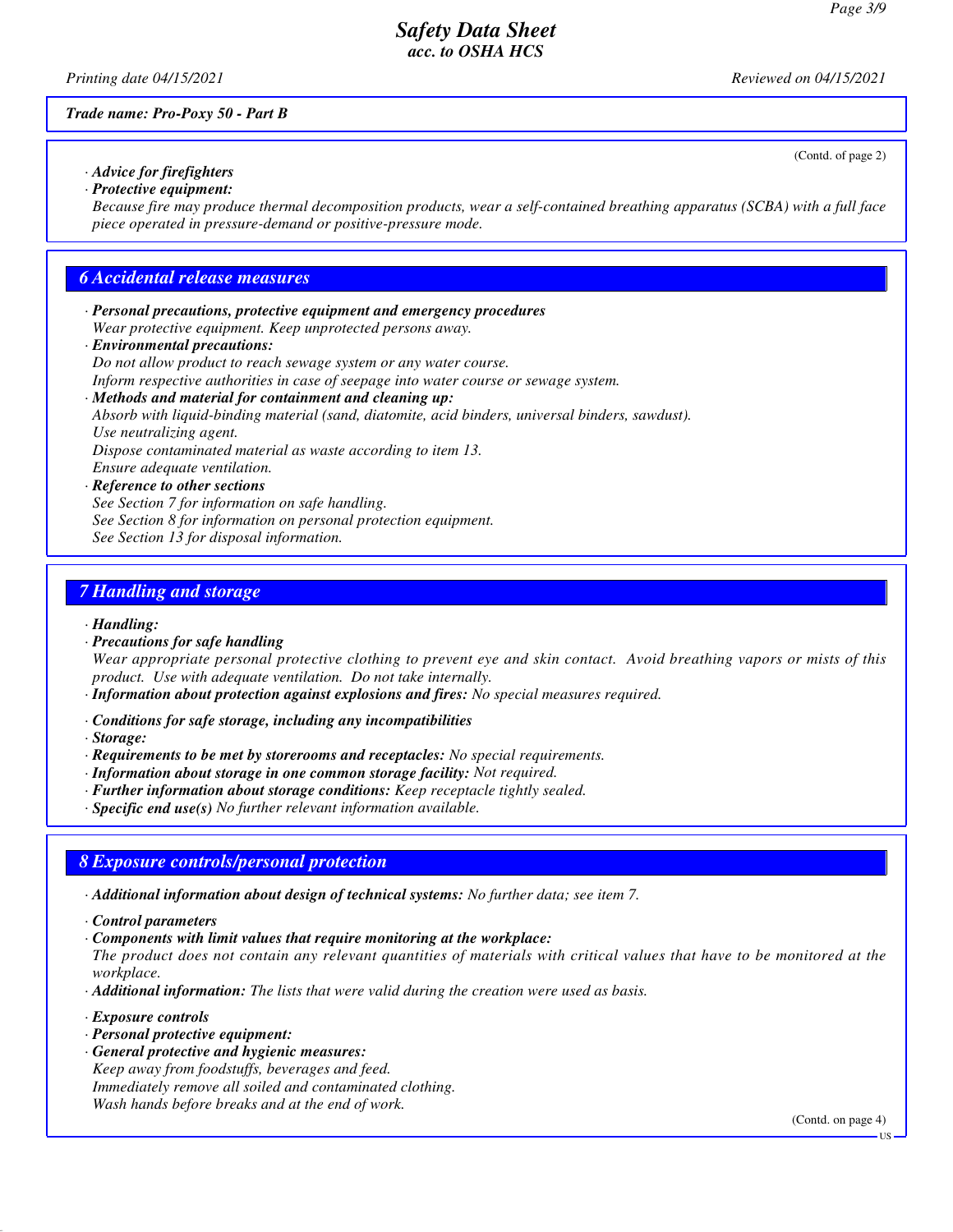*Printing date 04/15/2021 Reviewed on 04/15/2021*

#### *Trade name: Pro-Poxy 50 - Part B*

(Contd. of page 3)

US

*Avoid contact with the eyes. Avoid contact with the eyes and skin.*

*· Breathing equipment:*

*In case of brief exposure or low pollution use respiratory filter device. In case of intensive or longer exposure use respiratory protective device that is independent of circulating air.*

*· Protection of hands:*



*Protective gloves*

*The glove material has to be impermeable and resistant to the product/ the substance/ the preparation. · Eye protection: Wear appropriate eye protection to prevent eye contact.*

| 9 Physical and chemical properties                                                                           |                                               |
|--------------------------------------------------------------------------------------------------------------|-----------------------------------------------|
| · Information on basic physical and chemical properties<br><b>General Information</b><br>$\cdot$ Appearance: |                                               |
| Form:                                                                                                        |                                               |
|                                                                                                              | Liquid<br>Clear                               |
| Color:                                                                                                       |                                               |
| $\cdot$ Odor:                                                                                                | Slight                                        |
| Odor threshold:                                                                                              | Not determined.                               |
| $\cdot$ pH-value:                                                                                            | Not determined.                               |
| · Change in condition                                                                                        |                                               |
| <b>Melting point/Melting range:</b>                                                                          | Undetermined.                                 |
| <b>Boiling point/Boiling range:</b>                                                                          | Undetermined.                                 |
| · Flash point:                                                                                               | Not applicable.                               |
| · Flammability (solid, gaseous):                                                                             | Not applicable.                               |
| · Decomposition temperature:                                                                                 | Not determined.                               |
| · Auto igniting:                                                                                             | Product is not selfigniting.                  |
| · Danger of explosion:                                                                                       | Product does not present an explosion hazard. |
| · Explosion limits:                                                                                          |                                               |
| Lower:                                                                                                       | Not determined.                               |
| <b>Upper:</b>                                                                                                | Not determined.                               |
| $\cdot$ Vapor pressure:                                                                                      | Not determined.                               |
| $\cdot$ Density:                                                                                             | Not determined.                               |
| · Relative density                                                                                           | Not determined.                               |
| · Vapor density                                                                                              | Not determined.                               |
| $\cdot$ Evaporation rate                                                                                     | Not determined.                               |
|                                                                                                              |                                               |
| · Solubility in / Miscibility with                                                                           |                                               |
| Water:                                                                                                       | Not miscible or difficult to mix.             |
| · Partition coefficient (n-octanol/water): Not determined.                                                   |                                               |
| · Viscosity:                                                                                                 |                                               |
| Dynamic:                                                                                                     | Not determined.                               |
| Kinematic:                                                                                                   | Not determined.                               |
|                                                                                                              | (Contd. on page 5)                            |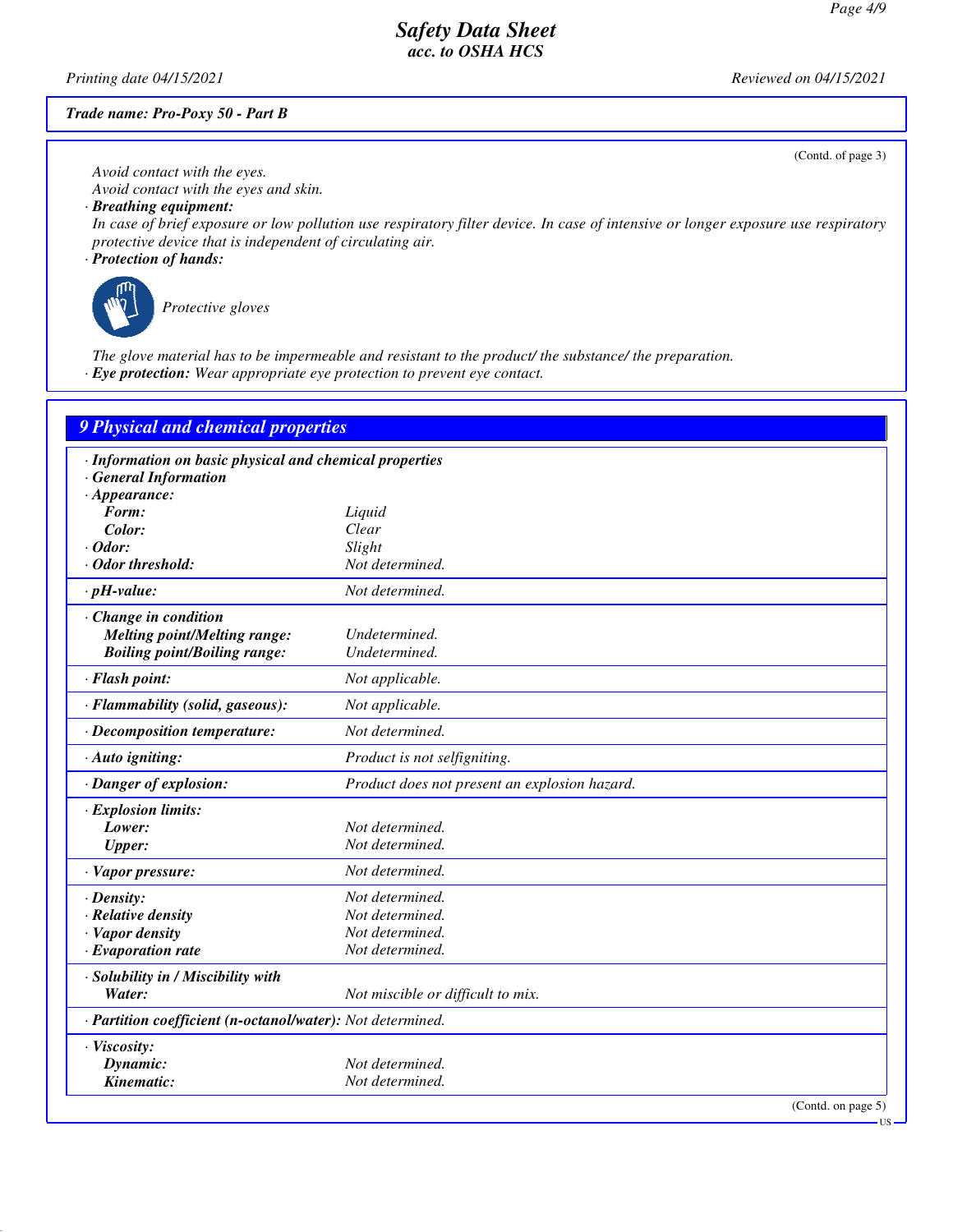*Printing date 04/15/2021 Reviewed on 04/15/2021*

(Contd. of page 4)

*Trade name: Pro-Poxy 50 - Part B*

*· Other information No further relevant information available.*

*· Volatile Organic Compounds: Contains less than 50 g/L.*

### *10 Stability and reactivity*

- *· Reactivity No decomposition if stored and applied as directed.*
- *· Chemical stability No decomposition if stored and applied as directed*
- *· Thermal decomposition / conditions to be avoided: No decomposition if used according to specifications.*
- *· Possibility of hazardous reactions No dangerous reactions known.*
- *· Conditions to avoid Keep away from heat and sources of ignition.*
- *· Incompatible materials: No further relevant information available.*
- *· Hazardous decomposition products: No dangerous decomposition products known.*

#### *11 Toxicological information*

*· Information on toxicological effects*

*· Acute toxicity:*

*· LD/LC50 values that are relevant for classification:*

*15520-10-2 2-methylpentane-1,5-diamine*

*Oral LD50 1,690 mg/kg (rat)*

- *· Primary irritant effect:*
- *· on the skin: May cause skin irritation.*
- *· on the eye:*
- *Strong caustic effect.*

*Strong irritant with the danger of severe eye injury.*

- *· Sensitization: No sensitizing effects known.*
- *· Additional toxicological information:*

*The product shows the following dangers according to internally approved calculation methods for preparations: Corrosive*

*Irritant*

*Swallowing will lead to a strong caustic effect on mouth and throat and to the danger of perforation of esophagus and stomach.*

*· Carcinogenic categories*

*· IARC (International Agency for Research on Cancer)*

*None of the ingredients is listed.*

*· NTP (National Toxicology Program)*

*None of the ingredients is listed.*

*· OSHA-Ca (Occupational Safety & Health Administration)*

*None of the ingredients is listed.*

## *12 Ecological information*

*· Toxicity*

- *· Aquatic toxicity: No further relevant information available.*
- *· Persistence and degradability No further relevant information available.*
- *· Behavior in environmental systems:*
- *· Bioaccumulative potential No further relevant information available.*

(Contd. on page 6)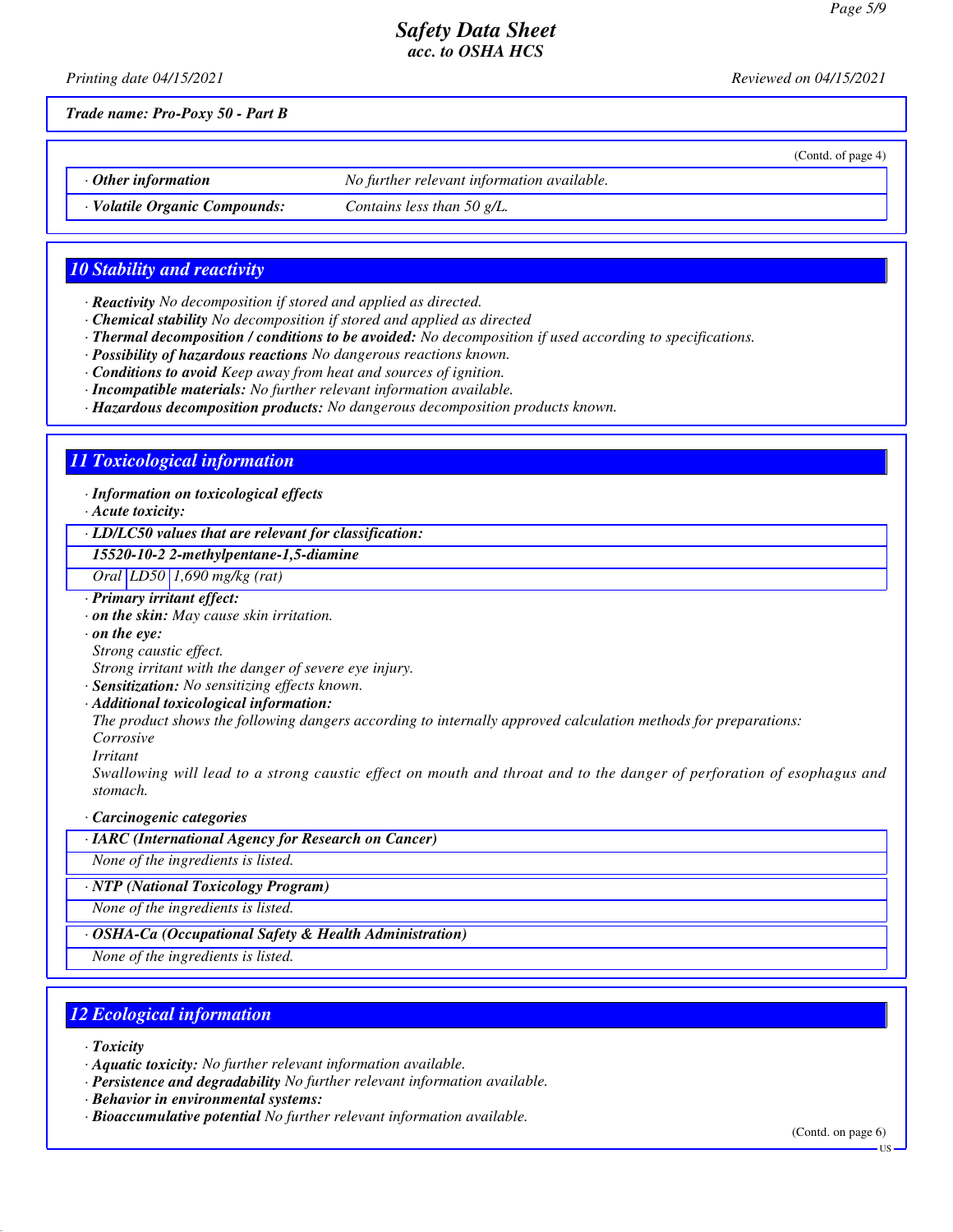(Contd. of page 5)

### *Safety Data Sheet acc. to OSHA HCS*

*Printing date 04/15/2021 Reviewed on 04/15/2021*

#### *Trade name: Pro-Poxy 50 - Part B*

*· Mobility in soil No further relevant information available.*

- *· Ecotoxical effects:*
- *· Remark: Toxic for fish*

*· Additional ecological information:*

*· General notes:*

*Water hazard class 1 (Self-assessment): slightly hazardous for water Must not reach bodies of water or drainage ditch undiluted or unneutralized. Also poisonous for fish and plankton in water bodies. Toxic for aquatic organisms*

- *· Results of PBT and vPvB assessment*
- *· PBT: Not applicable.*
- *· vPvB: Not applicable.*
- *· Other adverse effects No further relevant information available.*

#### *13 Disposal considerations*

*· Waste treatment methods*

#### *· Recommendation:*

*It is the generator's responsibility to determine if the waste meets applicable definitions of hazardous waste. State and local regulations may differ from federal disposal regulations. Dispose of waste material according to local, state, federal, and provincial environmental regulations.*

*· Uncleaned packagings:*

*· Recommendation: Disposal must be made according to Federal, State, and Local regulations.*

| <b>14 Transport information</b>                |                                                                                                                                      |
|------------------------------------------------|--------------------------------------------------------------------------------------------------------------------------------------|
| $\cdot$ UN-Number<br>· DOT, ADR, IMDG, IATA    | <i>UN2735</i>                                                                                                                        |
| $\cdot$ UN proper shipping name<br>$\cdot$ DOT | Amines, liquid, corrosive, n.o.s. (2-methylpentane-1,5-diamine,<br>1,3-Cyclohexanedimethanamine)                                     |
| $-ADR$                                         | 2735 AMINES, LIQUID, CORROSIVE, N.O.S. (2-<br>methylpentane-1,5-diamine, 1,3-Cyclohexanedimethanamine),<br>ENVIRONMENTALLY HAZARDOUS |
| $\cdot$ IMDG                                   | AMINES, LIQUID, CORROSIVE, N.O.S. (2-methylpentane-1,5-<br>diamine, 1,3-Cyclohexanedimethanamine), MARINE<br><b>POLLUTANT</b>        |
| $\cdot$ JATA                                   | AMINES, LIQUID, CORROSIVE, N.O.S. (2-methylpentane-1,5-<br>diamine, 1,3-Cyclohexanedimethanamine)                                    |
| $\cdot$ Transport hazard class(es)             |                                                                                                                                      |
| $\cdot$ DOT                                    |                                                                                                                                      |
| <b>XIRROSIV</b>                                |                                                                                                                                      |
| Class                                          | 8 Corrosive substances                                                                                                               |
|                                                | (Contd. on page 7)                                                                                                                   |
|                                                | - US                                                                                                                                 |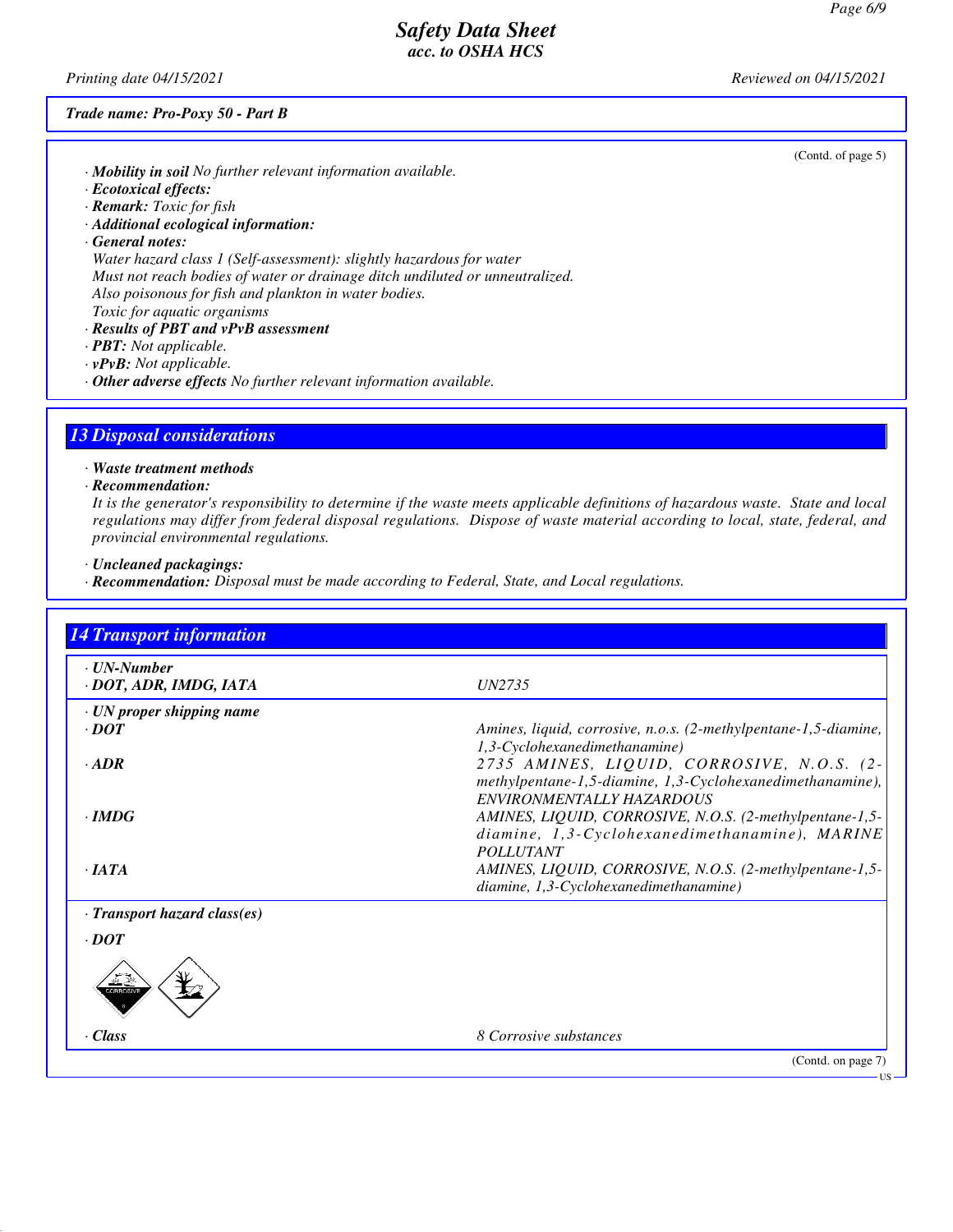*Printing date 04/15/2021 Reviewed on 04/15/2021*

| Trade name: Pro-Poxy 50 - Part B |  |  |  |
|----------------------------------|--|--|--|
|----------------------------------|--|--|--|

|                                                                                                                                            | (Contd. of page 6)                                                                                              |
|--------------------------------------------------------------------------------------------------------------------------------------------|-----------------------------------------------------------------------------------------------------------------|
| · Label                                                                                                                                    | 8                                                                                                               |
| $\cdot$ ADR, IMDG                                                                                                                          |                                                                                                                 |
|                                                                                                                                            |                                                                                                                 |
| · Class<br>$\cdot$ Label                                                                                                                   | 8 Corrosive substances<br>8                                                                                     |
| ·IATA                                                                                                                                      |                                                                                                                 |
| · Class<br>· Label                                                                                                                         | 8 Corrosive substances<br>8                                                                                     |
| · Packing group<br>· DOT, ADR, IMDG, IATA                                                                                                  | I                                                                                                               |
| · Environmental hazards:                                                                                                                   | Product contains environmentally hazardous substances: 4-                                                       |
| $\cdot$ Marine pollutant:                                                                                                                  | nonylphenol, branched<br>Yes (DOT)<br>Symbol (fish and tree)                                                    |
| · Special marking (ADR):                                                                                                                   | Symbol (fish and tree)                                                                                          |
| · Special precautions for user<br>· Danger code (Kemler):<br>· EMS Number:<br>· Segregation groups<br>· Stowage Category<br>· Stowage Code | Warning: Corrosive substances<br>80<br>$F-A, S-B$<br>Alkalis<br>B<br>SW2 Clear of living quarters.              |
| · Transport in bulk according to Annex II of MARPOL73/78<br>and the IBC Code                                                               | Not applicable.                                                                                                 |
| · Transport/Additional information:                                                                                                        |                                                                                                                 |
| $\cdot$ DOT<br>· Remarks:                                                                                                                  | Special marking with the symbol (fish and tree).                                                                |
| $\cdot$ ADR<br>$\cdot$ Excepted quantities (EQ)                                                                                            | Code: E2<br>Maximum net quantity per inner packaging: 30 ml<br>Maximum net quantity per outer packaging: 500 ml |
| · U.S. Domestic Ground Shipments:<br>· U.S. Domestic Ground Non-Bulk (119 gal or less per<br>container) Shipments:                         | Same as listed for Standard Shipments above.<br>DOT: Not regulated (Reclassified as per 49CFR 173.150).         |
| · Emergency Response Guide (ERG) Number:                                                                                                   | Not determine                                                                                                   |
| $\cdot$ IMDG<br>$\cdot$ Limited quantities (LQ)                                                                                            | 1L                                                                                                              |
|                                                                                                                                            | (Contd. on page 8)                                                                                              |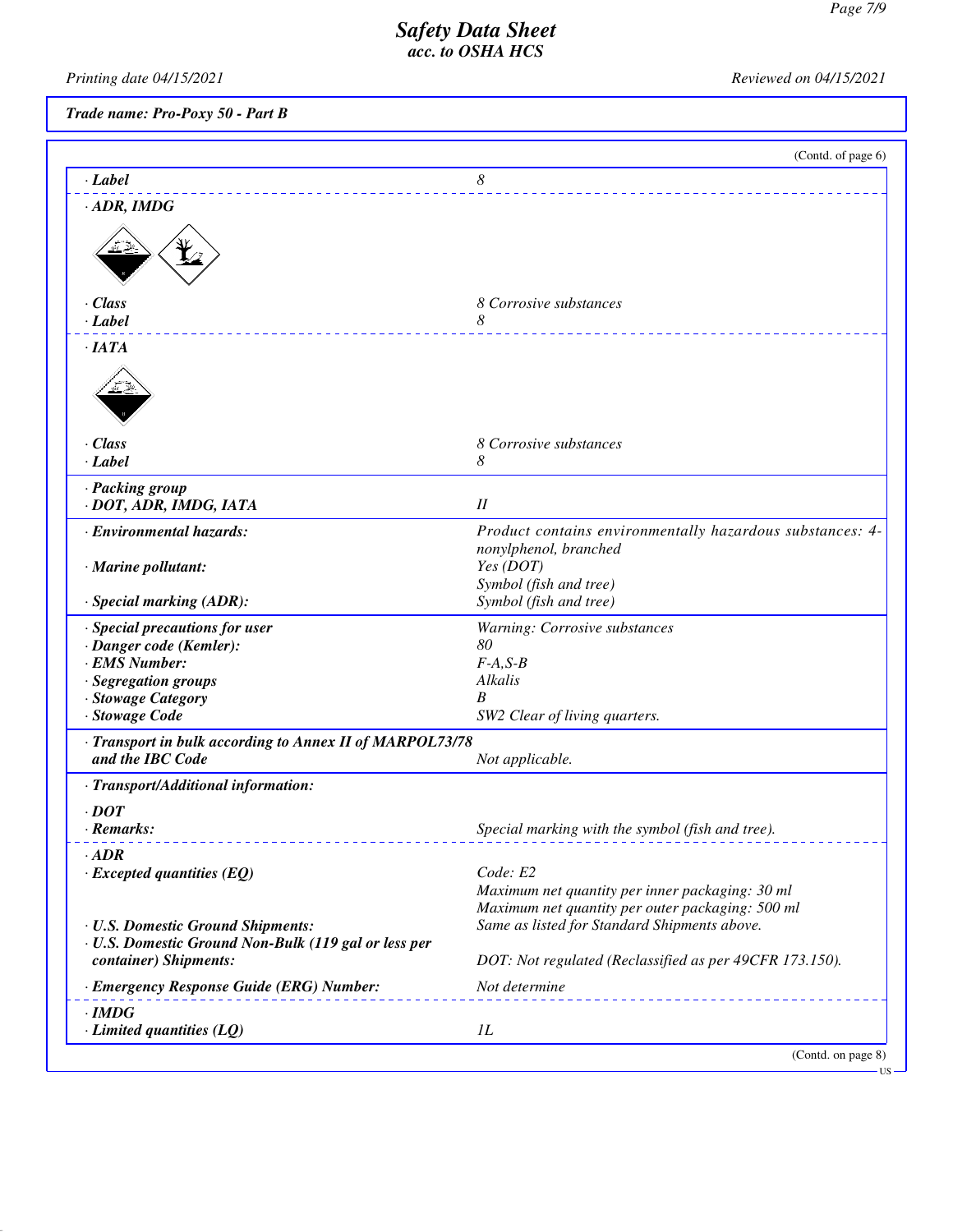*Printing date 04/15/2021 Reviewed on 04/15/2021*

*Trade name: Pro-Poxy 50 - Part B*

|                                  | (Cond. of page 7)                                                                                                                                                                                                                                                       |
|----------------------------------|-------------------------------------------------------------------------------------------------------------------------------------------------------------------------------------------------------------------------------------------------------------------------|
| $\cdot$ Excepted quantities (EQ) | Code: E2<br>Maximum net quantity per inner packaging: 30 ml<br>Maximum net quantity per outer packaging: 500 ml                                                                                                                                                         |
| · UN "Model Regulation":         | UN 2735 AMINES, LIQUID, CORROSIVE, N.O.S. (2-)<br>$\begin{array}{cccccccccc} M & E & T & H & Y & L & P & E & N & T & A & N & E & - & 1 & , & 5 & - & D & I & A & M & I & N & E \\ \end{array},$<br>$1.3 -$<br>$CYCLOHEXANEDIMETHANAMINE$ ,<br>ENVIRONMENTALLY HAZARDOUS |

#### *15 Regulatory information*

*· Safety, health and environmental regulations/legislation specific for the substance or mixture · Sara*

*· Section 355 (extremely hazardous substances):*

*None of the ingredient is listed.*

*· Section 313 (Specific toxic chemical listings):*

*This product may contain 1 or more toxic chemicals subject to the reporting requirements of Section 313 of Title III of the Superfund Amendments and Reauthorization Act (SARA) of 1986 and 40 CFR part 372. If so, the chemicals are listed below.*

*None of the ingredients is listed.*

| · TSCA (Toxic Substances Control Act): |                                              |               |
|----------------------------------------|----------------------------------------------|---------------|
|                                        | 61788-44-1 Styrenated phenol                 | <i>ACTIVE</i> |
|                                        | 9046-10-0 Polyoxypropylenediamine            | ACTIVE        |
|                                        | $15520 - 10 - 2$ 2-methylpentane-1,5-diamine | ACTIVE        |
|                                        | 2579-20-6 1,3-Cyclohexanedimethanamine       | <i>ACTIVE</i> |

*· Hazardous Air Pollutants*

*None of the ingredients is listed.*

*· Proposition 65*

*· Chemicals known to the State of California (Prop. 65) to cause cancer:*

*None of the ingredients is listed.*

*· Chemicals known to cause reproductive toxicity for females:*

*None of the ingredients is listed.*

*· Chemicals known to cause reproductive toxicity for males:*

*None of the ingredients is listed.*

*· Chemicals known to cause developmental toxicity:*

*None of the ingredients is listed.*

*· Cancerogenity categories*

*· EPA (Environmental Protection Agency)*

*None of the ingredients is listed.*

*· TLV (Threshold Limit Value established by ACGIH)*

*None of the ingredients is listed.*

*· MAK (German Maximum Workplace Concentration)*

*None of the ingredients is listed.*

*· NIOSH-Ca (National Institute for Occupational Safety and Health)*

*None of the ingredients is listed.*

*· GHS label elements The product is classified and labeled according to the Globally Harmonized System (GHS).*

(Contd. on page 9)